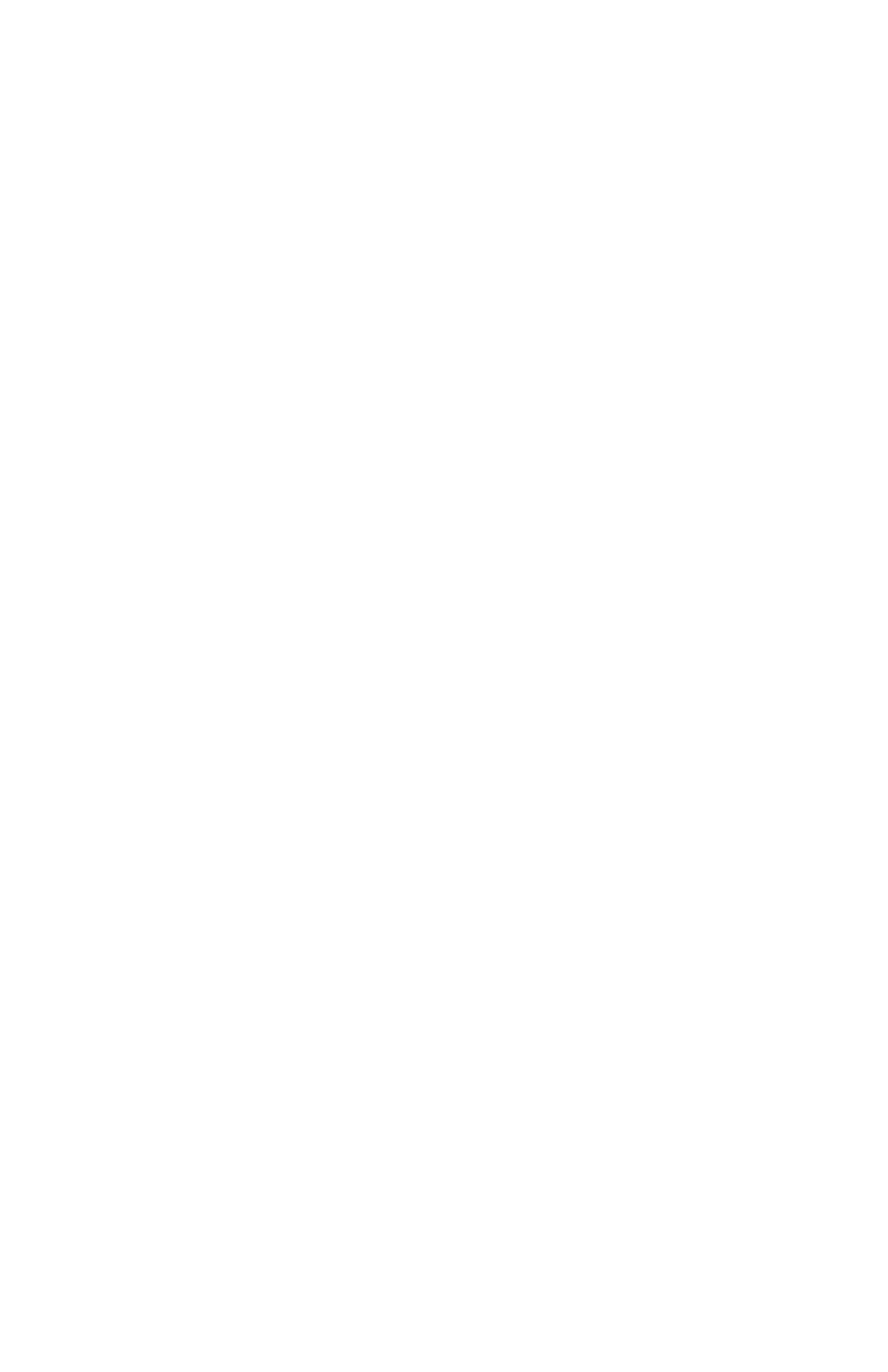## Table of Contents

| <b>SECTION VI. RULES GOVERNING THE TRANSPORTATION OF HOUSEHOLD</b> |
|--------------------------------------------------------------------|
| SECTION VII. PUBLISHING SUPPLEMENTS TO THE TARIFF24                |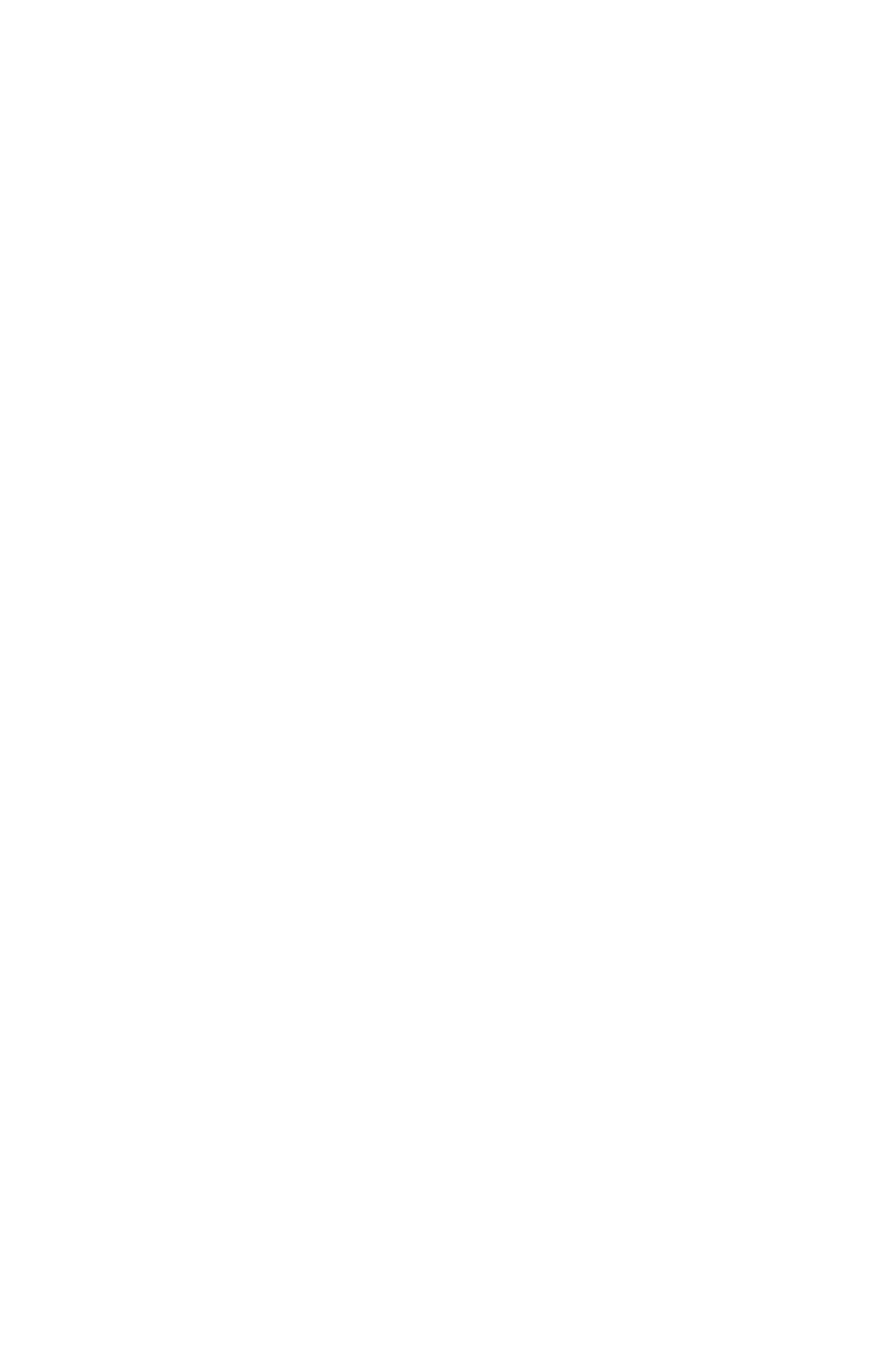<span id="page-4-0"></span>Section I - Definitions

(A) Agency arrangement—A written contract or agreement under which an agent provides a transportation service for a principal-carrier.

(B) Agent—A person who acts for or in place of a principal-carrier, by the authority and on account of a principal-carrier, acting in this capacity through an agency agreement.

 constitute one article for the purpose of determining carrier's liability for loss or (C) Article—Each shipping piece or package. Exception—The total component parts of any article taken apart or knocked down for handling or loading shall damage. When a shipment is transported in containers, lift vans or shipping boxes, each shipping package, piece or loose item not enclosed within a package in such container, lift vans or shipping boxes will constitute an article.

(D) Bill of Lading—A document that specifies the transportation to be performed, the terms and conditions for service, rates and charges to be paid, agreed upon services and liability for loss and damage.

(E) Consignee—The owner of the property or person to whom the household goods are shipped.

(F) Consignor—The person who forwards the household goods.

(G) Effective Date—The date the tariff or supplement shall be placed into force or take effect.

(H) Exclusive use service—A transportation service in which only those household goods designated by the shipper shall be loaded on the vehicle.

(I) Household goods carrier—The holder of a certificate issued by this commission;

(J) Item—A particular provision or rate in a tariff or supplement. Each item is given an "item number".

(K) Issued Date—The date the tariff or supplement was printed and ready to publicize or release.

(L) Joint Rate—A rate made by agreement that extends over the authority of two or more carriers.

(M) Joint Tariff—Tariffs that contain joint rates.

(N) Principal Carrier—A household goods carrier whose method of operation utilizes the service of agents under an agency arrangement.

 (O) Rate—The price or charge for a motor carrier's transportation and household goods moving-related services.

(P) Section—One (1) or a series of consecutive items in the tariff, which is identified as a group.

(Q) Shipment—Property tendered by a shipper and accepted by the carrier.

(R) Standard valuation for damage to any article, other than total loss—The value of the claim is equivalent to the difference between the fair market value of the article before it sustained the damage, and the fair market value of the article after it was damaged.

(S) Storage-in-Transit—The holding of the shipment in a warehouse pending further transportation.

(T) Supplement—One (1) or more new pages of the tariff that contain any amendment, correction, addition or cancellation to all or part of a tariff.

(U) Tare weight of each vehicle—The weighing of the vehicle with full fuel tanks, pads, chains, dollies, hand trucks, other equipment needed prior to loading the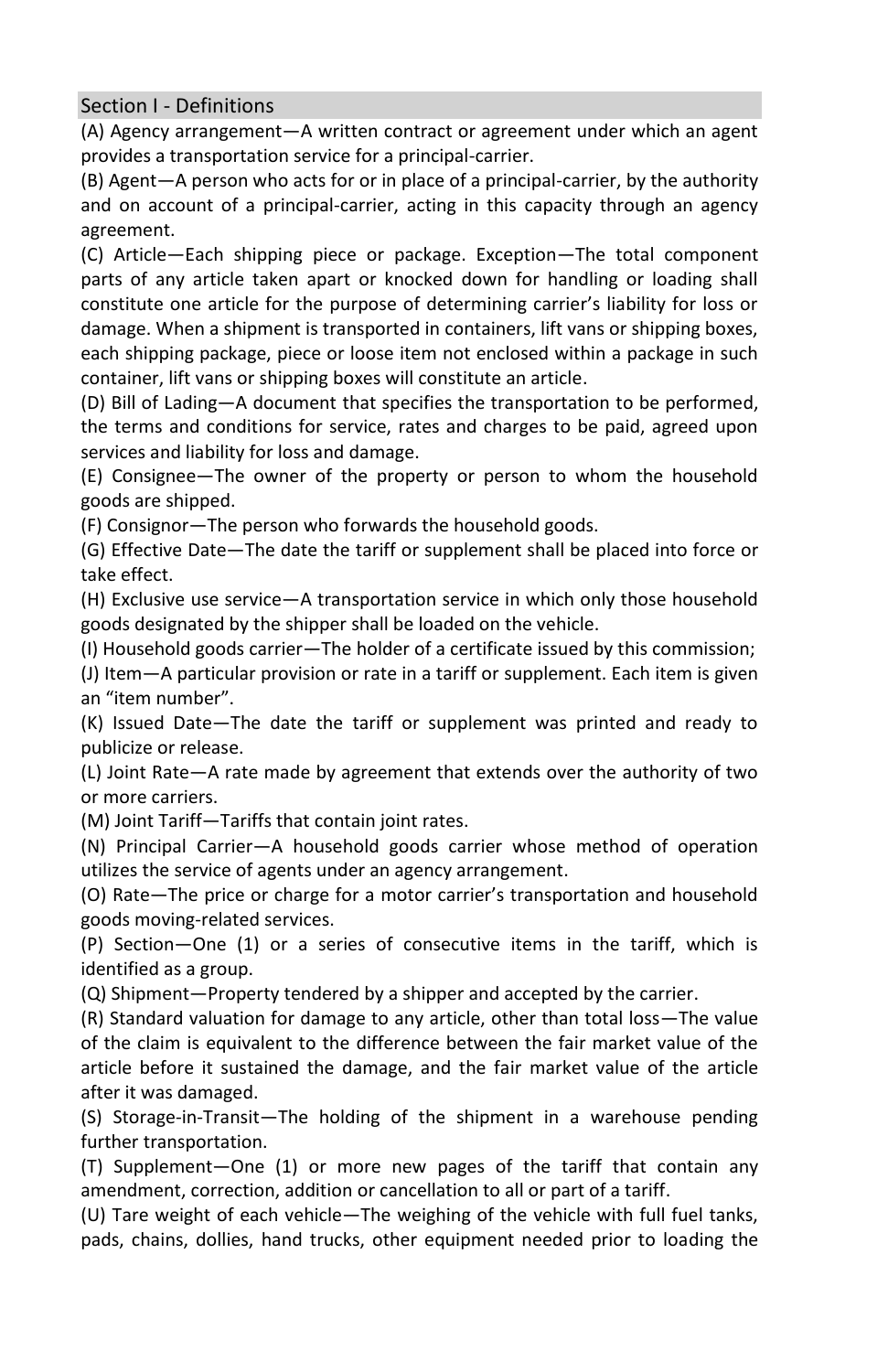shipment and driver (without the crew) on a certified scale nearest to the point of origin of the shipment. For the transportation of part loads, the gross weight of a vehicle containing one or more part loads shall be used as the tare weight of such vehicle as part loads subsequently loaded thereon. If a certified scale is not available at origin or at any point within 10 miles of the origin, a constructive weight based upon 7 pounds per cubic foot may be used;

(V) Tariff—A written schedule containing rates and related rules, regulations or other provisions published by one (1) or more motor carriers.

(W) Tariff Agent—A person, association or other entity (other than the motor carrier or its employee) authorized to publish, tariffs, supplements and provisions on behalf of a carrier.

(X) Through Rate—The total rate from point of origin to destination.

(Y) Valuation—Level of liability assumed by the motor carrier for loss or damage of household goods.

## <span id="page-5-0"></span>**Section II. General Requirements**

(A) All statements in a tariff or supplement shall be in clear and precise terms regarding the rates and rules as necessary to remove all doubt as to the proper application.

(B) The tariff shall contain any exceptions to the application of rates and charges.

(C) The commission may suspend with or without a hearing either before or after its effective date a tariff, rule or item within the tariff prepared by or on behalf of a carrier or require a carrier to modify, correct or reissue its tariff or any item in the tariff that does not comply with rules, regulations or rate orders issued by the commission or its predecessors. Any tariff, schedule or item suspended shall not be used while under suspension. The carrier or tariff agent shall immediately file a supplement or amendment quoting the items, rules and pages that were suspended. The commission may set aside the tariff or supplement after hearing as provided by law. Any erroneous statement of fact or of law contained in a tariff shall not be binding or controlling upon the commission.

(D) Unless otherwise specified, the term tariff includes all current supplements to the tariff.

(E) The carrier shall charge for its household goods mover services only the rates specified in writing in the tariff provisions in effect at the time the carrier provides that service.

(F) The effective date of tariffs or supplements must be a future date and shall not be the same as the issue date of the tariff or supplement.

(G) The effective date for any changes in rates and charges shall not be less than one (1) day after the tariff or supplement is issued.

(H) If the tariff is issued with reference to a commission decision, action or order, the effective date shall be on or after the effective date of the decision or order.

(I) If the tariff or supplement on which the stated effective date is earlier than this section requires, then the stated effective date is considered to take effect at the earliest effective date as authorized by this section or any later effective date approved by the carrier or its tariff agent.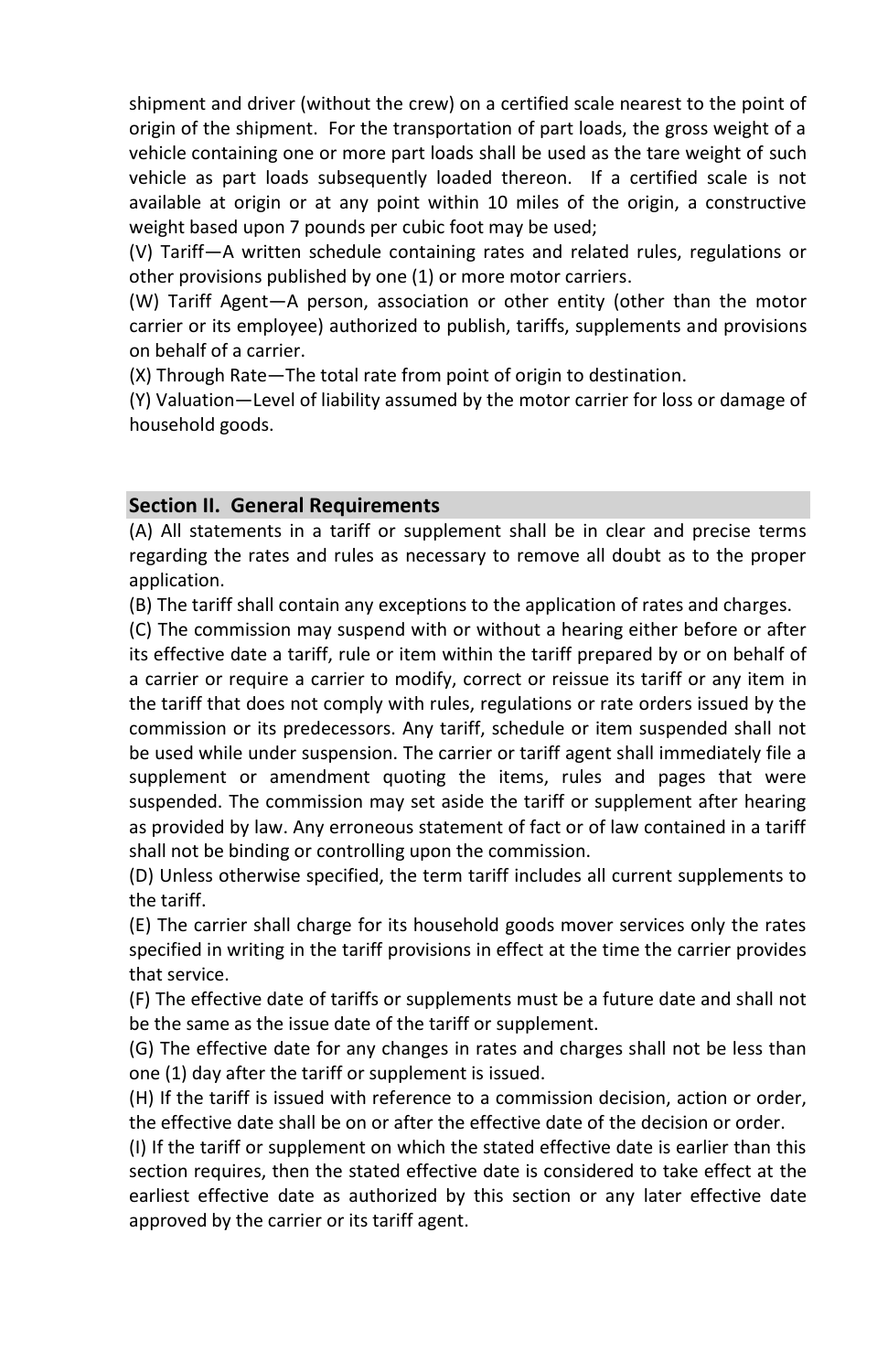(J) The issuance or publication of a tariff or supplement does not relieve the carrier from liability for any violation of or noncompliance with applicable laws, rules or orders of the commission, nor from the liability for any actions or omissions by a common carrier in reliance upon an unlawful, invalid or erroneous tariff or supplement.

## <span id="page-6-0"></span>**Section III. Form and Size of Tariff**

(A) Tariffs shall be printed on durable paper measuring eight and one-half inches by eleven inches (8  $1/2$ "  $\times$  11"). The tariff shall be easily readable.

(B) Every page, including the title page, shall show:

- 1. The tariff number in the upper left hand corner;
- 2. The original or revised page number in the upper right hand corner;
- 3. The issued date in the lower left hand corner;
- 4. The effective date in the lower right hand corner; and

5. The name, address and telephone number of the carrier or tariff agent issuing the tariff below the issued and effective dates at the bottom of the page.

(C) Each section shall be listed in item number order.

 and an original retained in the motor carrier's principal place of business. The (D) Number of Copies. The carrier or its tariff agent shall publish sufficient copies of the tariff or supplement needed for posting in every office for inspection upon demand by any person or commission personnel as specified in 7 CSR 265-10.060 carrier may assess reasonable charges for furnishing copies of tariff publications to interested persons other than commission personnel.

## <span id="page-6-1"></span>**Section IV. Parts of a Tariff**

A tariff shall contain the following parts except as otherwise provided in this circular:

(A) Title Page. The title page of every tariff shall include the following items in the order named:

 number starting with "Number 1" for a new authority granted by the old number. Example: "Number 2 Cancels Number 1." A separate series of 1. Each carrier or tariff agent shall assign to each tariff a consecutive serial commission to a carrier. If a new tariff is filed to replace a tariff being cancelled, the title page should show the new number stating it cancels the numbers shall be used for joint tariffs filed on behalf of more than one (1) carrier;

 commission plus the carrier's trade name or dba (doing business as) name. If 2. Name of carrier. The true name of the carrier as registered with the more than one (1) carrier participates in a joint tariff, then the name(s) of the participating carrier(s) shall be included on the title page and clearly marked as a "Joint Tariff";

3. Description of service. A short description of the type of service for which the tariff applies and the territory or points between which the tariff applies. For example: "Transportation of Household Goods within all points of the state of Missouri;"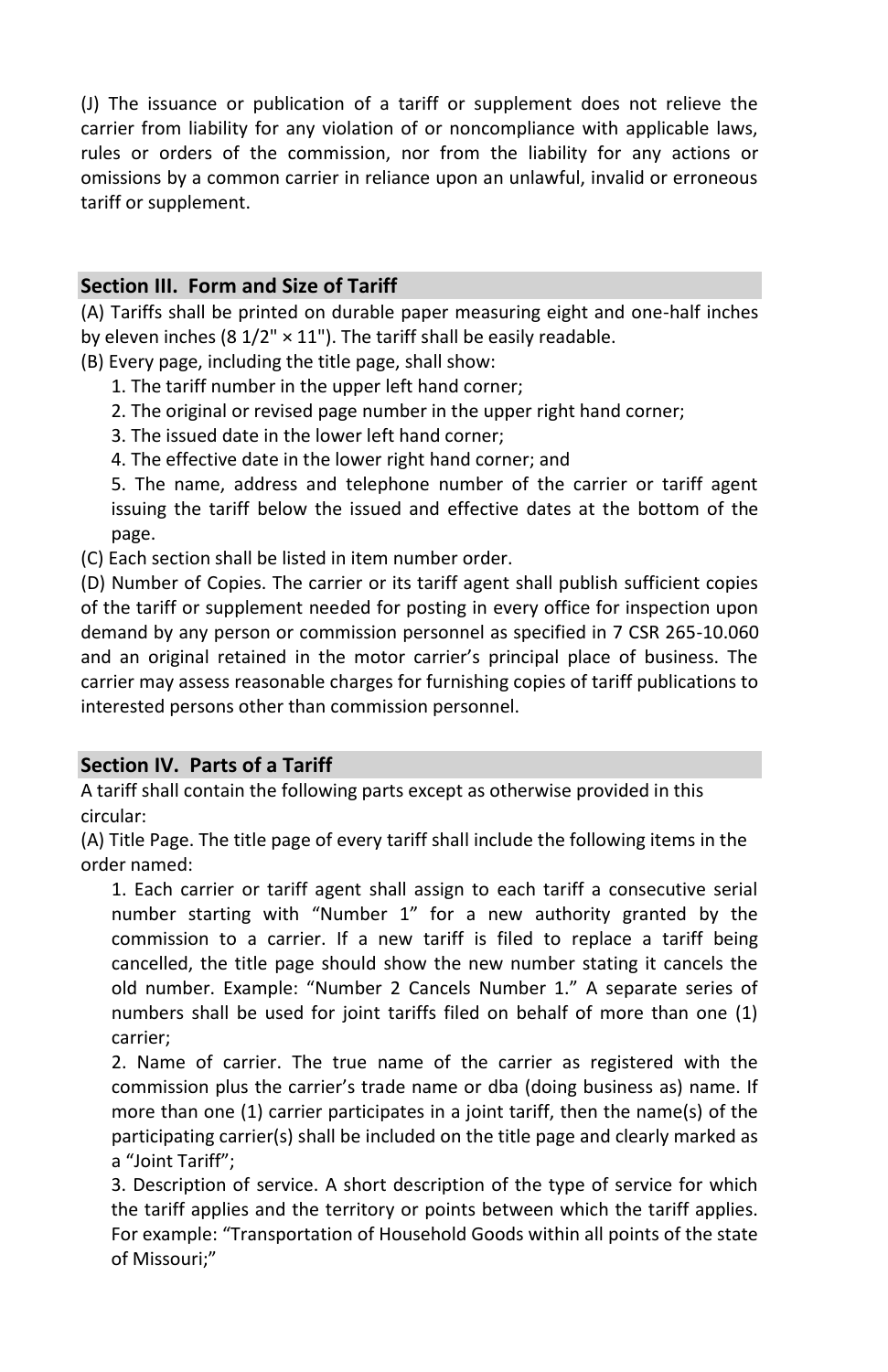4. Effective date and issued date;

5. If a new tariff or supplement is required to be filed pursuant to a commission decision or order, the title page of the tariff shall contain a reference to that decision or order; and

6. At the bottom of the title page, list the name, address and telephone number of the carrier or its tariff agent who prepared the tariff.

(B) Index Table. The index table shall be alphabetized by subject and shall specify the item and page number where information by subject may be found within the tariff. If the tariff is four (4) pages or less in length, the index table may be omitted.

(C) Statement of Operating Authority. Each tariff shall include a separate section that describes the operating authority of the motor carrier.

(D) Governing Publication. Any publication referred to within the tariff, must be described in detail in a section of the tariff and must reference the item(s) within the tariff that is governed by that publication. Any publication referred to in the tariff must be maintained with that tariff.

(E) Each tariff shall include a separate section that contains all the rules used to define terms and service or to explain what conditions would apply to a rate, charge or service. A special rule affecting a particular item or rate shall refer to that rate. Any rule that applies to one (1) or more specific rates must refer to the item numbers of all rates affected by that rule.

(B) Each rule shall be identified by a separate item number.

(C) No rule shall refer to a rate in any other tariff.

(D) If the carrier intends to charge any rates based on mileage, then the rules section of the tariff shall identify the mileage guide or other reference which the carrier will use to determine mileage. The carrier shall not use or refer to any mileage guide or other reference not approved by the commission.

(E) Items within the tariffs shall not result in conflicting rates, charges or provisions.

(F) The tariff must include provisions as required by any prior decision, action or order of the commission or its predecessor.

(G) A separate sections shall be designated for Labor Charges and Additional Services.

(H) Hourly rates and charges and/or Distance rates and charges shall be shown in a separate section.

#### <span id="page-7-0"></span>**Section V. Rates and Charges**

(A) Rates and charges shall be plainly stated in United States monetary denominations and stated in dollars and cents. In computing a rate or charge, any amount of less than one-half cent is rounded down and any amount over one-half cent is rounded up.

(B) If applicable, minimum charges for providing service shall be included. When hourly rates are charged, a minimum of one (1) hour of service can be charged at the lowest applicable hourly rate. When distance rates are charged, a shipment weighing less than 600 pounds shall be accepted at a weight of 600 pounds and at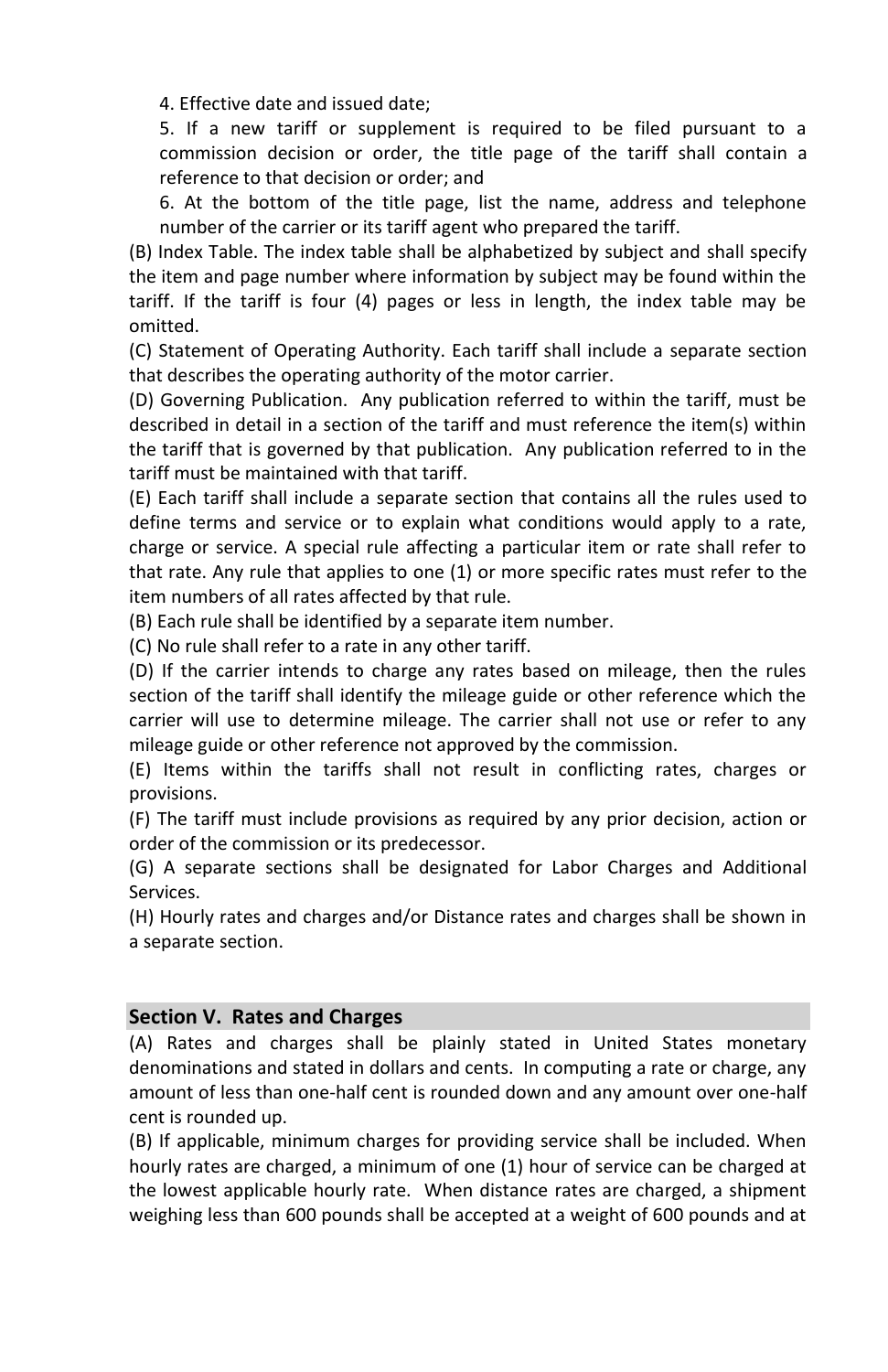the applicable rate shown for 600 pounds. A separate minimum rate or charge is applicable to any shipment stored in transit.

(C) The carrier shall charge and receive U.S. currency, not commodities or services, in exchange for transportation services.

(D) This section of the tariff shall include the method by which the rates are determined.

(E) Complicated plans or ambiguous terms shall not be used. Rates and charges must be specific and arranged in a way that allows for the determination of the exact rate, charges and service terms applicable to any given shipment. Rates may be included for vehicles of differing size or differing use of manpower. Differing rates cannot be used for similar cost of operation.

(F) The carrier may not charge or receive a different compensation for the transportation or service than the rate specified in the tariff.

 except in accordance with the applicable terms and conditions in that carrier's (G) A motor carrier shall not offer any discounted or reduced rates or charges tariff. The terms and conditions for any discounted or reduced rates shall be reasonable, and shall not unfairly discriminate between or result in any undue preference or prejudice to persons who are similarly situated; and shall be offered to all persons or corporations similarly situated, under the same or substantially similar circumstances and conditions. Coupons for discounted or reduced transportation service shall not be offered in telephone directories or other advertisements.

(H) No carrier shall offer or provide free transportation, except as authorized by section 387.120, RSMo.

(I) Rates and charges based on distance or mileage must be stated in dollars and cents per 100 pounds and must identify in the rules section the mileage guide approved by the commission used to determine mileage. The carrier shall not use or refer to any mileage guide or other reference not approved by the commission. If transportation rates are not shown in the tariff for the actual distance, the rate shown for the next greater distance shall apply.

(J) Where rates are stated in amounts per hundred pounds, charges shall be computed by multiplying the additional weight involved by the rates shown for a hundred pounds.

 (K) Hourly charges are applicable from the time when the carrier's vehicle and crew are dispatched from the carrier's terminal until they return there, except that the carrier shall not apply transportation charges to any portion of that time spent in performing any services for which separate charges are applicable, as provided in the Accessorial Services section of the tariff.

(L) Rates and charges based on time shall be charged in 15 minute increments. Periods of 7 minutes or less shall be rounded down to the preceding whole hour; periods greater than 7 minutes, but not greater than 22 minutes, shall be rounded to the quarter-hour, i.e., 15 minutes; periods greater than 22 minutes, but not greater than 37 minutes, shall be rounded to the half-hour, i.e., 30 minutes; periods greater than 37 minutes, but not greater than 52 minutes, shall be rounded to three-fourths of an hour, i.e., 45 minutes; and periods greater than 52 minutes, but not greater than 60 minutes, shall be rounded up to the next whole hour.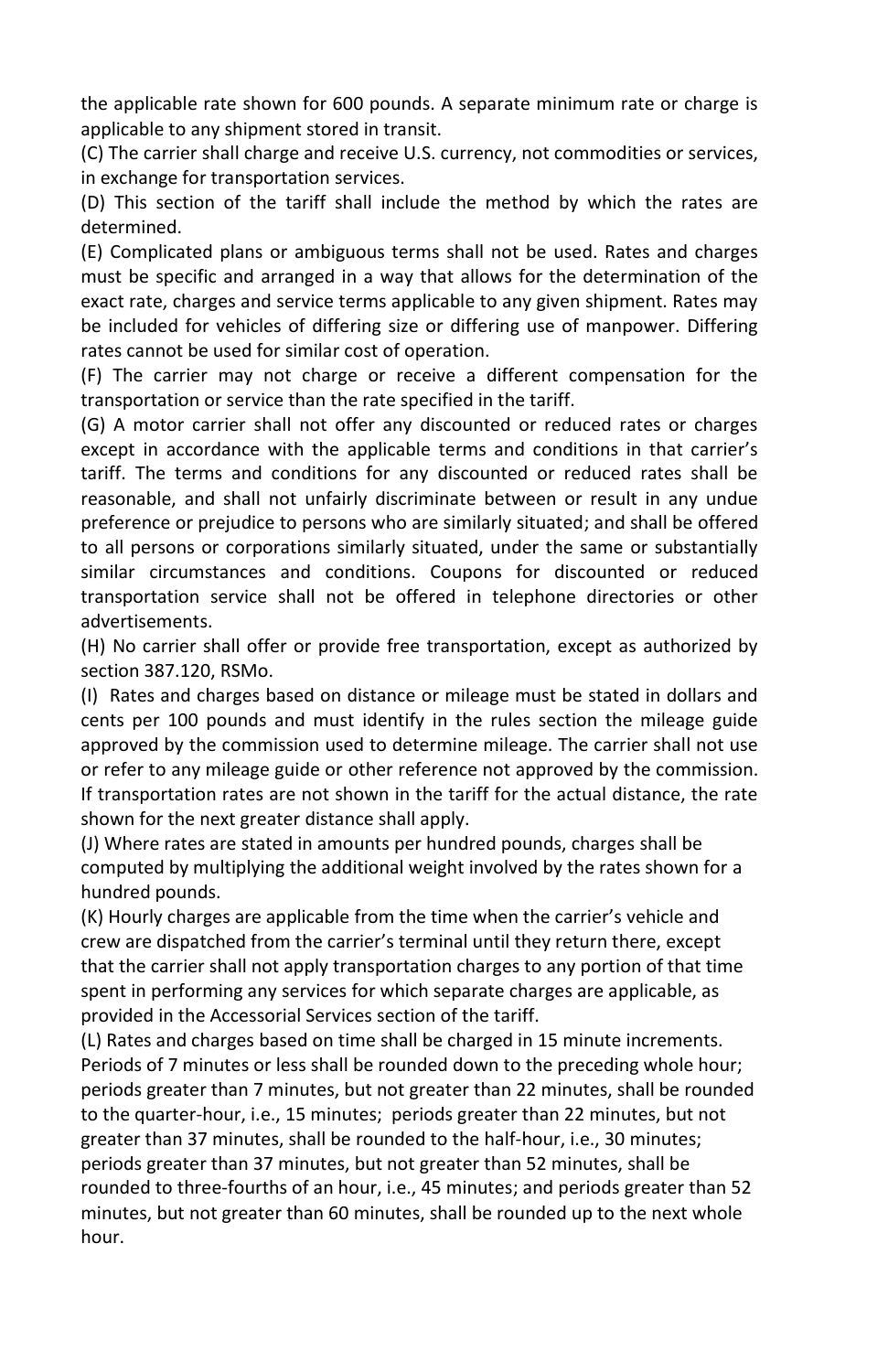(M) Seasonal rates, when used, must specify the season, the seasonal rate, the beginning and ending date and time of the duration of the season.

(N) The motor carrier shall include in its tariff the rates and charges for any and all services the carrier provides in connection with the transportation of household goods. Examples of additional services that may be provided are: storage-intransit, warehouse handling charges and storage charges.

(O) When a rate or charge within the tariff is in conflict with another rate or charge, the lower of the rate or charge will be the legal rate or charge.

(N) If the transportation charges were contested in writing to the carrier within one (1) year of the movement of the household goods and an overcharge has been discovered due to the improper application of its rates and charges in effect at the time of the movement for the service provided, the carrier must refund the amount of the overcharge.

(P) When hourly rates and distance commodity rates based on weight are applicable to the movement of the household goods, the shipment shall be weighed and the miles of ship transportation be maintained and the total charge to the sipper will be based upon the hourly rate charge or on the actual weight for actual service performed, whichever is lower.

## <span id="page-9-0"></span>**Section VI. Rules Governing the Transportation of Household Goods Agency Agreements**

All agency agreements shall be in writing and signed by both the principal-carrier and the agent. Agreements will be made available to the commission for public inspection.

#### **Basis of Weight**

(A) Gross weight, tare weight, net weight and constructive weight.

1. The tare weight of each vehicle used in the transportation of household goods shall be determined by having it weighed prior to the transportation of each shipment, with the driver but without the crew thereon, on a certified scale, and when so weighed the fuel tanks on such vehicle shall be full and vehicle shall contain all pads, chains, dollies, hand trucks, and other equipment needed in the transportation of shipments to be loaded thereon, and such weight shall then be entered on the bill of lading. After the vehicle has been loaded, it shall be weighed, with the driver but without the crew thereon, at the certified scale nearest to the point of origin of the shipment, and the net weight of the shipment shall be obtained by deducting the tare weight from the gross weight, and both the gross weight and net weight shall be entered on the bill of lading. Where no certified scale is available at the point of origin, the gross weight shall be obtained at the nearest certified scale either in the direction of the movement of the shipment, or in the direction of the next pick-up or delivery in the case of part loads. In the transportation of part loads, this subsection shall apply in all respects, except that the gross weight of a vehicle containing one or more part loads shall be used as the tare weight of such vehicle as part loads subsequently loaded thereon. Also, the person paying the freight charges, or his representative, upon request of either, shall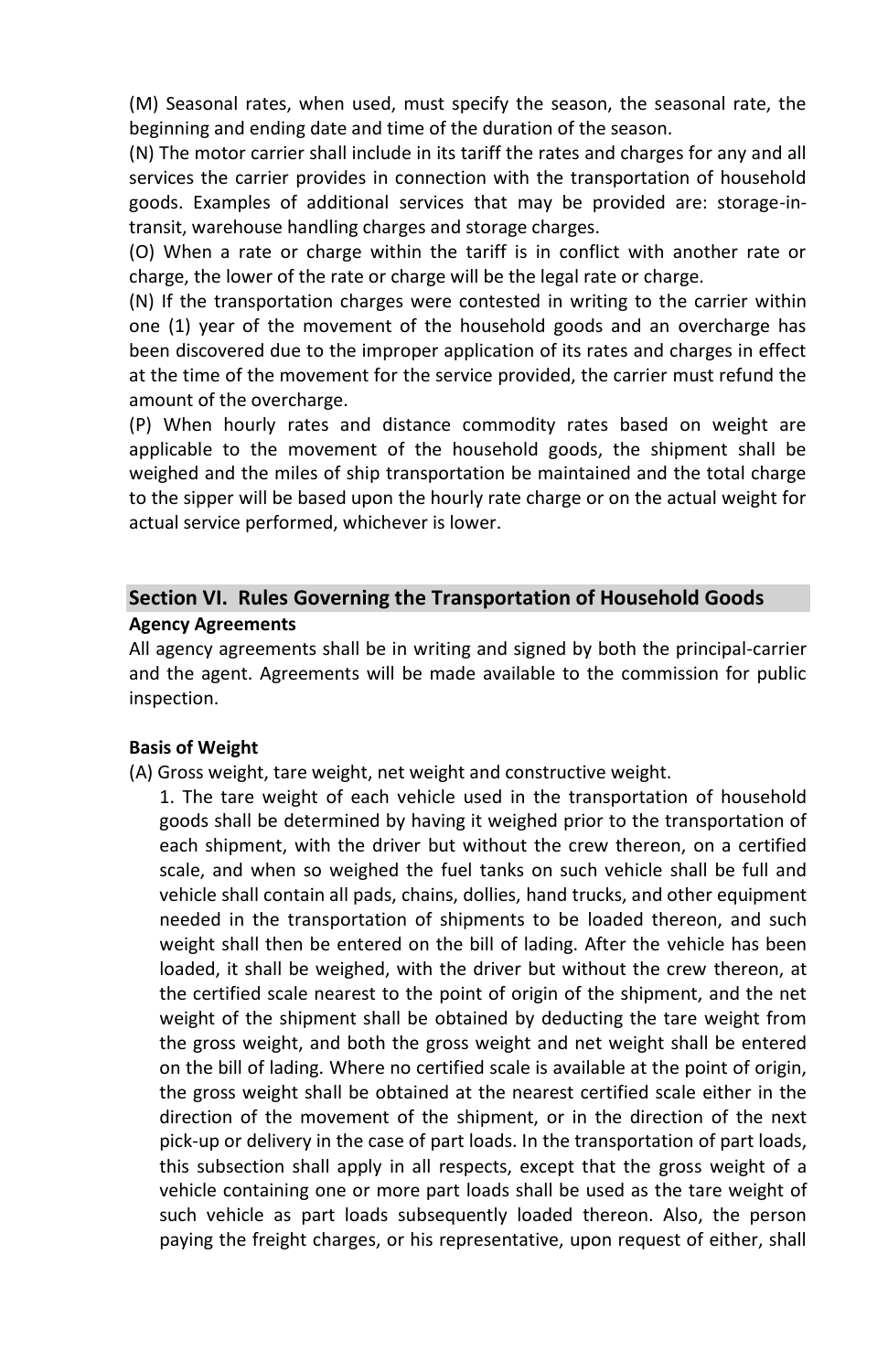be permitted without charge to accompany, in his own conveyance, the carrier to the weighing station and to observe the weighing of his shipment after loading. The carrier shall use a certified scale which will permit the shipper to observe the weighing of the shipment without causing delay.

2. If no certified scale is available at origin, or at any point within 10 miles thereof, a constructive weight, based upon 7 pounds per cubic foot of properly loaded van space, may be used.

(B) Obtaining Weight Tickets: The carrier shall obtain a weight ticket signed by the scale representative or its driver for each weighing required under this section, and the driver shall enter thereon the number of the bill of lading accompanying the shipment involved. No other additions or alterations shall be made on any such tickets. As soon s such weight ticket is obtained, true copies thereof shall be attached to the receipt or bill of lading accompanying the shipment, and retained in the carrier's file. A true copy of each weight ticket pertaining to a shipment shall be given to the shipper at the weighing station if the shipper is present or upon delivery of the shipment if the shipper is not present at the weighing.

(C) Any of the following shipments may be weighed on a certified scale prior to being loaded on the vehicle: (1) a partial load for any one shipper not exceeding 1,000 pounds; (2) an automobile or other article weighing in excess of 500 pounds which is mounted on wheels; and (3) a shipment which the carrier containerizes for further transportation, in which case

the net weight of the shipment shall be the gross weight of the container less the tare weight of the container; the gross weight of the container shall be packed and prepared for shipment; the tare weight of the container shall include all of the pads, skids, blocking and bracing used, or to be used, to protect the contents of the container, but not including packing materials used in the preliminary packing of the shipment.

(D) The provisions of paragraph A and B of this rule shall not apply to shipments tendered to the carrier in containers or to shipments consisting solely of machinery (including auxiliary and components parts thereof) which are being transported by household goods carriers pursuant to the definition of household goods in Item 1 of the tariff; provided, the weight of each shipment is certified by the shipper thereof on the bill of lading covering such shipment.

(E) No carrier shall add to or take from the tare weight of the vehicle for the purpose of altering the net weight of a shipment.

#### **Bills of Lading Requirements**

Every household goods carrier who receives household goods for transportation shall issue and provide to the shipper a bill of lading for these goods, which bill of lading shall contain, at a minimum, the following information:

(A) Name, address and phone number of the carrier, his/her agent, or both;

(B) United States Department of Transportation (USDOT) number and bill of lading number;

- (C) Shipper's name, address and phone number (if any);
- (D) Consignee's name, address and phone number (if any);
- (E) Shipper notification instruction (if any);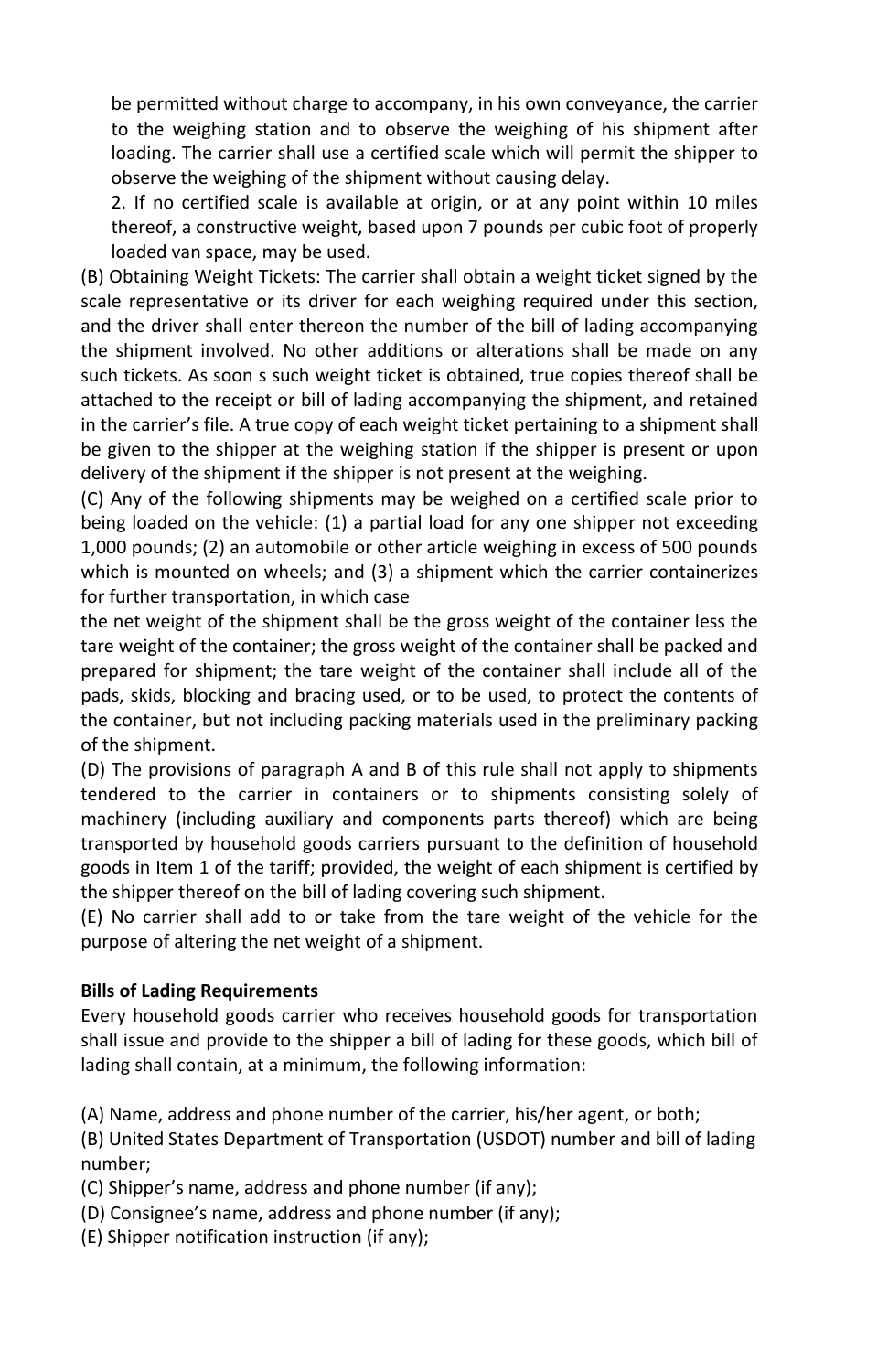(F) Agreed pick-up and delivery dates (if any);

(G) Information concerning gross, tar and net weights (if any);

(H) Information concerning containers, packing and unpacking;

(I) All special services requested by the shipper;

(J) Information concerning additional services performed;

(K) Valuation information;

(L) Information concerning estimate (if made),

(M) An itemized statement of all charges, payments and balance due (if any);

(N) Total amount required to be paid upon delivery of shipment; and

(O) Signature of both shipper and carrier of his/her agent.

Each household goods carrier, whether or not it operates as a principal-carrier, shall maintain a complete file of consecutively numbered bills of lading for not less than two (2) years after the date of issuance for inspection and audit by the commission. A separate series of bills of lading may be used for different agents. All correspondence, complaints and claims relating to particular movements of household goods shall be the responsibility of the household goods carrier under whose authority the transportation was performed.

#### **Carrier Requirements, Responsibilities and Liability**

(A) Carrier May Decline to Accept for Shipping—The carrier may not bid or accept for shipment:

1. Any document, currency, money, credit card, jewelry, watch, precious stone, sculpture, rare or unique work of art, any other articles of extraordinary value, or any article that is perishable or contains anything perishable. Exception—The carrier may accept these articles for shipment, but only in conformity with the rules stated in within the tariff for articles of extraordinary value.

2. Any article that is perishable (other than food items) or any living animal or plant. Exception— Perishable plants may be accepted for transportation provided the shipment is transported not more than 150 miles and/or delivery accomplished within 24 hours from time of loading; no storage is required; and no preliminary or en route servicing or watering or other preservative method is required by the carrier.

(B) Carrier Must Not Accept for Shipping—The carrier must not accept for shipment:

1. Property that may damage its equipment or which cannot be taken from the premises without damage to the article or the premises.

2. Any article deemed to be dangerous or hazardous, or that cannot be taken or removed from the premises without damage to the article or premises.

3. Any perishable food or other articles that must be kept frozen or require refrigeration. Exception—The carrier may accept frozen foods if the food is contained in a working freezer; the shipment is to be transported not more than 150 miles and/or delivery may be accomplished within 24 hours from time of loading; no storage is required and no preliminary or en route servicing by use of dry ice, electricity, or other preservative methods is required of the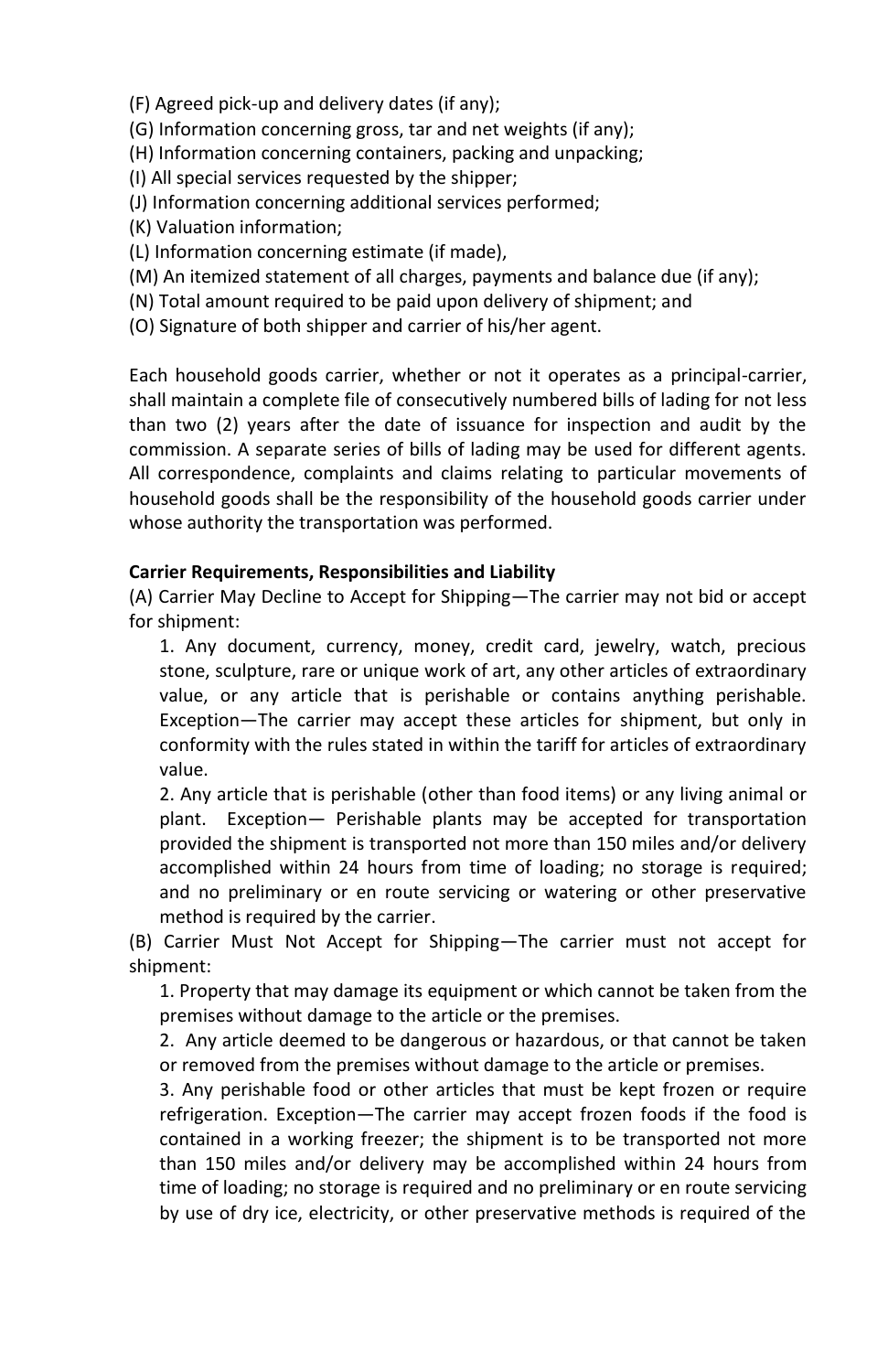carrier. The carrier shall not be responsible for any loss or damage, condition or flavor to any frozen foods accepted for delivery.

(C) Carrier Will Not Assume Liability—The carrier will not assume any liability for:

Documents, currency, money, credit cards, jewelry, watches, precious stones, or articles of extraordinary value including accounts, bills, deeds, evidence of debt, securities, notes, postage stamps, stamp collections, revenue stamps, letters or packets of letters, articles of peculiarly inherent value, precious metals or articles manufacture therefrom without the knowledge of the carrier and are not specifically listed on the bill of lading.

2. Condition or flavor of perishable articles included in a shipment with or without knowledge or the carrier.

3. Damage to any article that has been packed by the shipper, unless the carton or other shipping container sustained visible damage while in the carrier's possession.

 prior disassembly, but solely at the shipper's own risk, and the shipper thereby 4. Damage to any assembled furniture or article made from pressboard or particleboard. The shipper may tender such articles to the carrier without waives and releases all claims for damage to that article against the carrier, its agents, employees, officers, successors and assigns.

5. Loss, damage or delay caused by or resulting: from defect or inherent vice of the article, including susceptibility to damage because of atmospheric conditions such as temperature and humidity changes; from hostile or warlike action in time of peace or war; or from any Acts of God.

#### **Cost Estimate for Service**

(A) Non-Binding Estimate—If requested by a shipper, a household goods carrier shall provide a non-binding, written estimate of the total charges for the proposed shipment prior to the move. The carrier is not required to perform an on-site visit or visual inspection of the items to be moved before providing an estimate of the cost of service. However, the non-binding estimate shall not limit or bind the carrier in any way to the actual rates and charges, which shall be determined in conformity with the applicable provisions of the carrier's tariff in effect at the time when the shipper tenders the shipment to the carrier for transportation.

(B) Binding Estimate—If the carrier offers to make a binding estimate to all shippers who request it and a shipper specifically requests a binding estimate:

1. The carrier shall provide to the shipper a written estimate showing the total estimated charges for the requested household good transportation and other services provided by the carrier in connection with such transportation, for the quantities specified on the estimate.

2. Both the shipper and the carrier must sign the binding estimate. An electronic signature is acceptable. The carrier shall provide a dated copy of the binding estimate to the shipper upon signature. Unless the written estimate specifies a shorter time, the binding estimate shall be binding on the carrier for sixty (60) days after the date when the carrier signed it.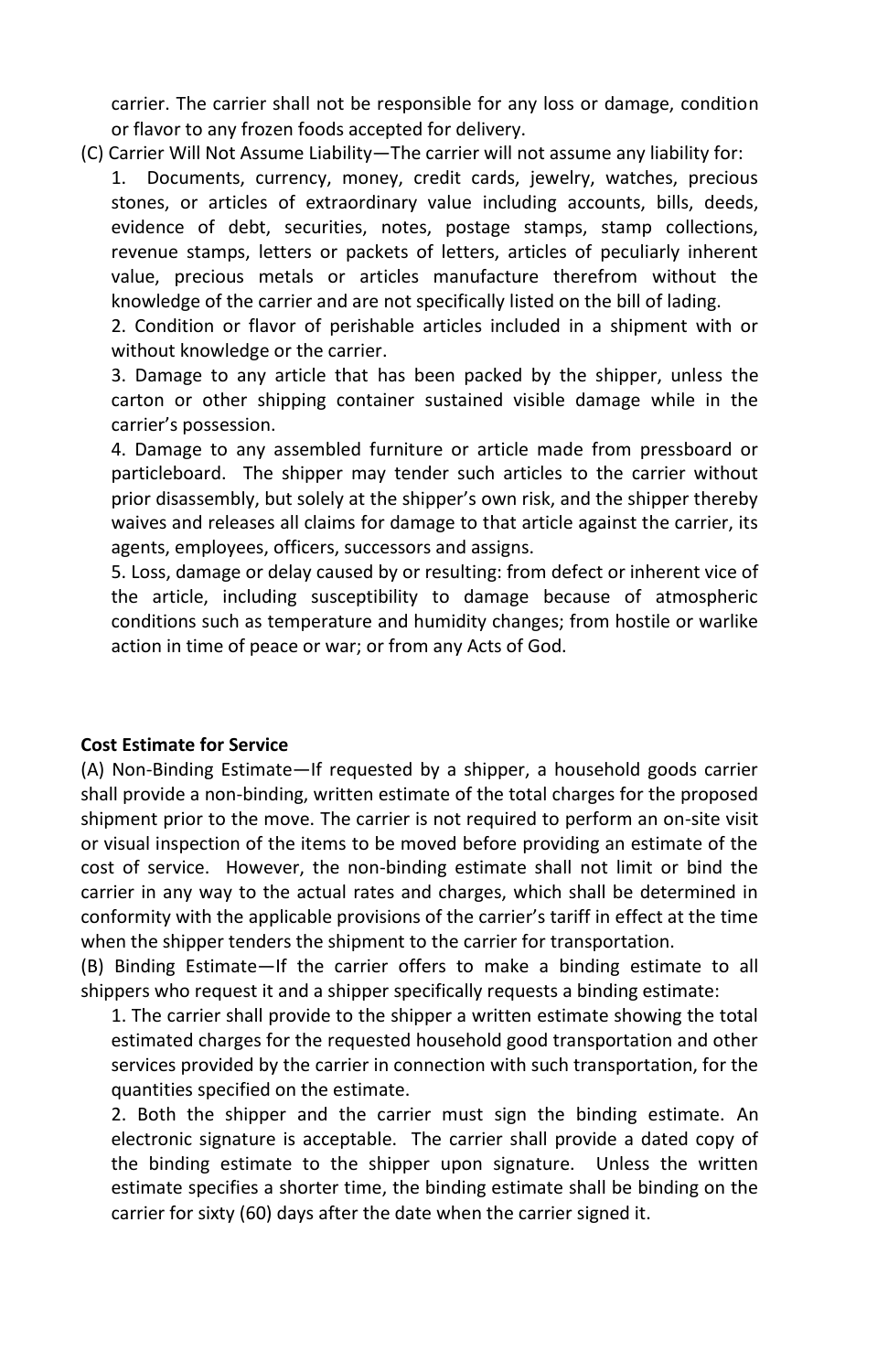3. Estimated total charges apply only for quantities and services expressly stated on the estimate.

 required prior to the loading of the vehicle. The shipper's failure to properly 4. The shipper must inform the carrier of any accessorial services that may be inform the carrier that such services are required after loading the shipment, the carrier may amend the estimate to include all services actually required of the carrier.

5. The total charges of the shipment at time of delivery shall be based on the binding estimate or on the actual charges for the services performed, whichever is lower. If the binding estimate is based on weight, the shipment shall be weighed, a cube sheet shall be prepared using constructive weight of 7 pounds per cubic foot and the total actual charges will be based on whichever charge is lower.

6. The binding estimate may be revised by mutual agreement between shipper and carrier, at any time on or before the carrier takes possession of the shipment. The revised estimate shall be binding for 30 days after the revised estimate is made.

#### **Disassembling or Disconnecting Articles**

Unless specified in the tariff, the carrier shall not:

1. Disassemble unusual articles found inside or outside of buildings, nor remove any articles embedded in the ground or secured to a building.

2. Disconnect any appliances, computers or other electronic equipment which if not properly disconnected could cause damage to the article being transported.

#### **Claims**

(A) The consignee or owner of the property must promptly notify the carrier after discovery of any loss, damage, injury or delay to property transported by the carrier. Claims must be filed in writing or electronically with the carrier within ten (10) days after the delivery of the shipment and shall contain the following facts and documentation:

1. A detailed description to identify the shipment(s) involved including the date of delivery, the name, address and phone number of the claimant and a detailed description of the damage, loss, injury or delay;

2. An appraisal report or repair estimate or a specified dollar amount of the damage, loss, injury or delay; and

3. The date the article was purchased, original cost, estimated value of the article at the time of loss or damage.

(B) Every household goods carrier who receives a written claim for loss or damage to household goods transported by it shall cause the date of receipt of the claim to be recorded in a claims register. The carrier shall acknowledge receipt of the claim, in writing or electronically to the claimant within thirty (30) calendar days of receipt; except that the carrier may orally acknowledge receipt of a claim to the claimant, either in person or by telephone, if the carrier makes a timely record in the carrier's claims register within 24 hours after the oral acknowledgement.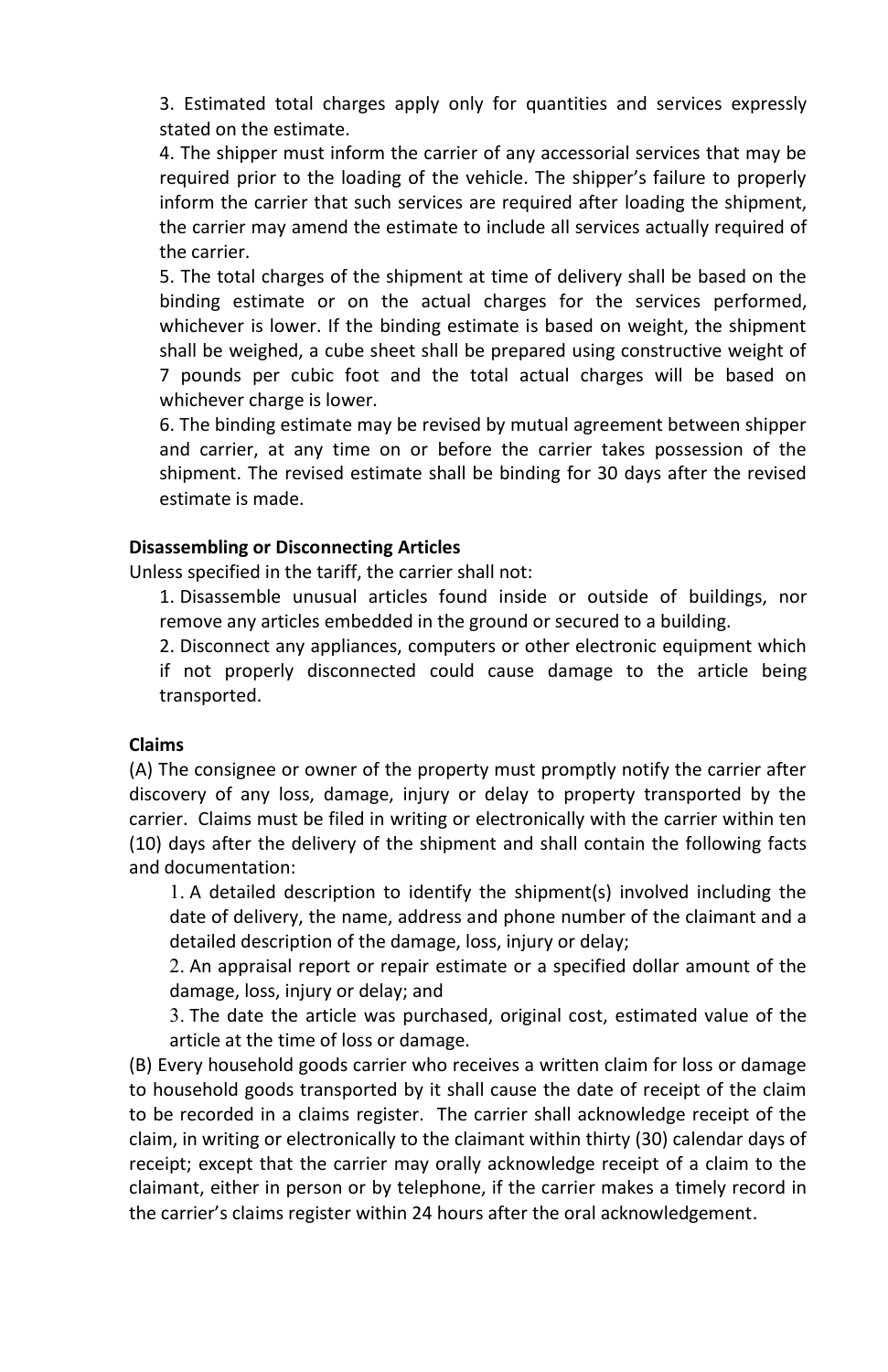claimant, an amount which shall not exceed that portion of the claimant's unpaid (C) The household goods carrier, within one hundred twenty (120) days after the receipt of the claim, shall tender payment, decline payment or make a firm compromise settlement offer in writing to the claimant. If the carrier cannot process and dispose of the claim within 120 days after receiving it, then before the 120<sup>th</sup> day and at the expiration of each succeeding 60-day period while the claim remains pending, the carrier shall notify the claimant in writing or electronically of the status of the claim and the reason for the delay in making final disposition thereof. The carrier shall retain a copy of these notices to the claimant in its claim file. The carrier shall not be required to pay any claim to the shipper, or to repair or replace any article lost or damaged by the carrier, until the shipper has fully paid to the carrier all the applicable charges for transportation and related services as provided in the tariff. If the carrier intends to pay to the claimant all or any part of an unpaid claim for loss of or damage to household goods that were transported by the carrier, when the claimant owes any unpaid debt to the carrier, then the carrier may claim as a set-off and deduct from its payment to the debt.

(D) The carrier may satisfy the claim by repairing or replacing the property loss or damage with materials of like kind, quantity and condition at the time of acceptance by the carrier. If an article has been replaced or totally paid for by the carrier, the damaged article shall become the property of the carrier or his agent to dispose of at the discretion of the carrier.

(E) When an asserted claim for loss of an entire package or an entire shipment cannot be otherwise authenticated, the carrier shall obtain from the consignee or owner a certified statement in writing or electronically that the property for which the claim is filed has not been received from any other source.

(F) When liability of the carrier is to be measured by weight of the article lost or damaged, and such article is packed in an interior shipping container, in the absence of specific evidence to the contrary, such interior shipping container will be deemed to have the following weight:

|                                                                             | Weight Per  |  |
|-----------------------------------------------------------------------------|-------------|--|
| Container                                                                   | Container   |  |
|                                                                             | (In pounds) |  |
| Drum, Dish-Pack                                                             | 60          |  |
| Cartons, Less than 3.0 cu. ft.                                              | 25          |  |
| Cartons, 3.0 cu. ft. or more, but less than 4.5 cu. ft.                     | 30          |  |
| Cartons, 4.5 cu. ft. or more, but less than 6.0 cu. ft.                     | 35          |  |
| Cartons, 6.0 cu. ft. or more, but less than 6.5 cu. ft.                     | 45          |  |
| Cartons, 6.5 cu. ft. and over                                               | 50          |  |
| <b>Wardrobe Carton</b>                                                      | 50          |  |
| <b>Crib Mattress</b>                                                        | 22          |  |
| Mattress or Box Spring Carton (Not exceeding 39" X 75")                     | 55          |  |
| Mattress or Box Spring Carton (Not exceeding 54" X 75")                     | 60          |  |
| Mattress or Box Spring Carton (Exceeding 54" X 75")                         | 80          |  |
| Note 1: Cartons containing books or records will be deemed to weigh 50 lbs. |             |  |
| Note 2: Cartons containing lamp shades will be deemed to weigh 10 lbs.      |             |  |
|                                                                             |             |  |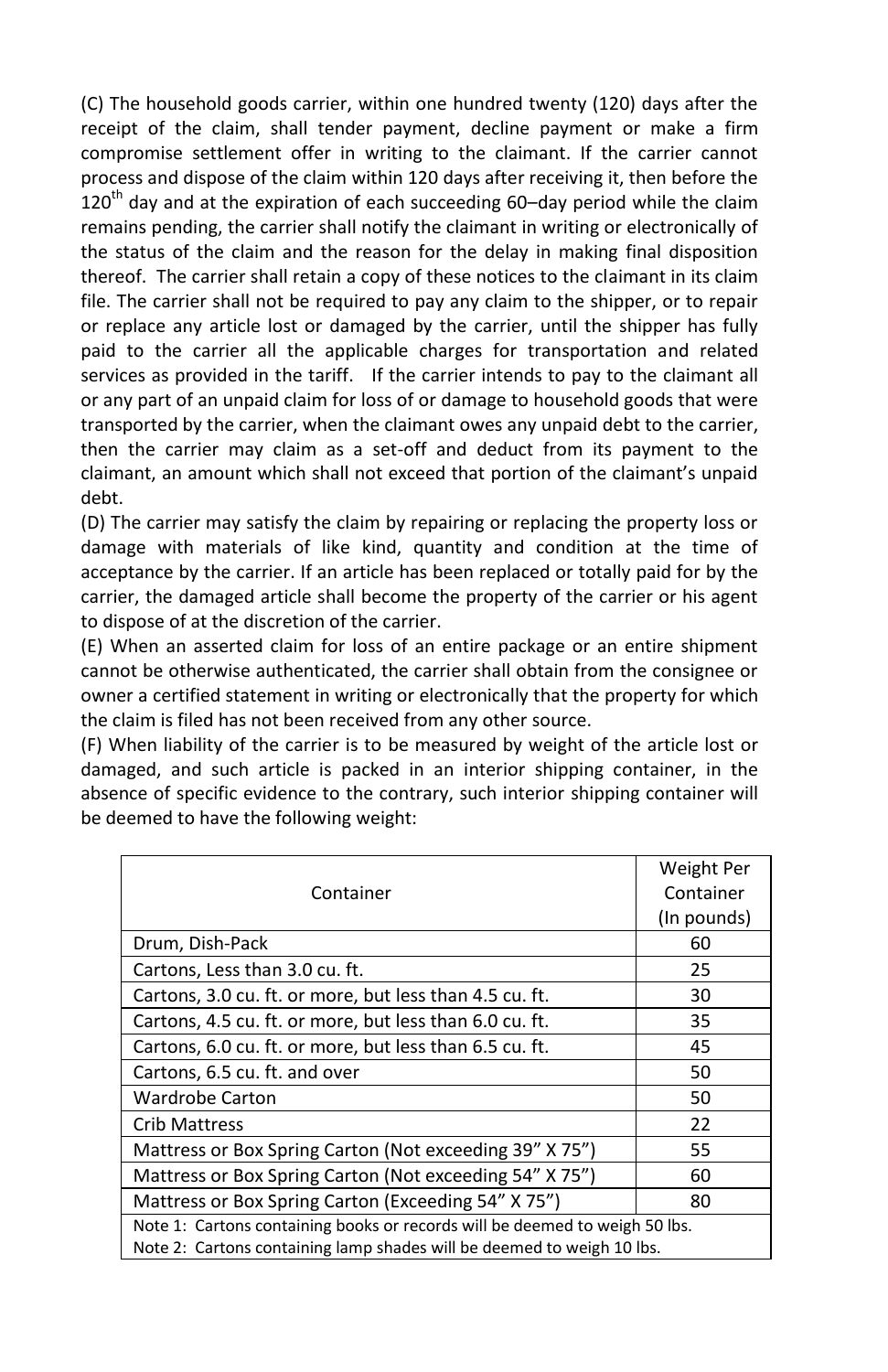(G) The carrier will make an itemized record sufficient to identify the property so as to be able to correlate it to the shipment or transportation involved and claim, if any, filed thereon. Upon receipt of a claim on a shipment on which salvage has been processed, the carrier shall record in its Claims file thereon the lot number assigned, the amount of money recovered, if any from the disposition of such property, and the date of transmittal of such money to the person or persons lawfully entitled to receive the same.

#### **Disposal or Sale of Damaged Articles or Refused or Unclaimed Shipments**

(A) Damaged property, which has been replaced or totally paid for by the carrier, shall then become the property of the carrier or his agent to dispose of at the discretion of the carrier.

(B) Whenever property transported by a carrier is damaged or alleged to be damaged and is, as consequence thereof, not delivered or is rejected or refused upon tender thereof to the owner, consignee, or person entitled to receive such property, carrier, after giving due notice, whenever practicable to do so, to the owner and other parties that may have an interest therein, and unless advised to the contrary after giving such notice, will undertake to sell or dispose of such property directly or by the employment of a competent salvage agent. Carrier will only dispose of the property in a manner that will fairly and equally protect the best interest of all persons having an interest therein. Carrier will make an itemized record sufficient to identify the property involved so as to be able to correlate it to the shipment or transportation involved and claim, if any, filed thereon. Upon receipt of a claim on a shipment on which salvage has been processed in the manner herein before described, the carrier shall record in its claim file thereon the lot number assigned, the amount of money recovered, if any from the disposition of such property, and the date of transmittal of such money to the person or persons lawfully entitled to receive the same.

 carrier's tariff, then the carrier may sell the property upon notice in the manner (C) If a shipment is refused by the consignee at the destination shown on the bill of lading, or if a shipper, consignee or owner of property fails to receive or claim the shipment within fifteen (15) days after written notice by U.S. Mail addressed to the shipper and consignee at the address shown on the bill of lading, or if the shipper fails or refuses to pay lawfully applicable charges in accordance with the authorized by law or at public auction after thirty (30) day notice of sale to the shipper and consignee and there shall have been published at least once a week for two consecutive weeks in a newspaper or general circulation at or near the place of sale. The notice shall contain a description of the property as described in the bill of lading, and the names of the consignor and consignee. The proceeds of any sale shall be applied toward payment of lawful charges applicable to shipment and toward expenses of notice, advertising and sale, and of storing, caring for and maintaining property prior to sale, and the balance, if any shall be paid to the owner of property; provided that any perishable articles contained in said shipment may be sold at a public or private sale without such notices, if, in the opinion of carrier, such action is necessary to prevent deterioration or further deterioration.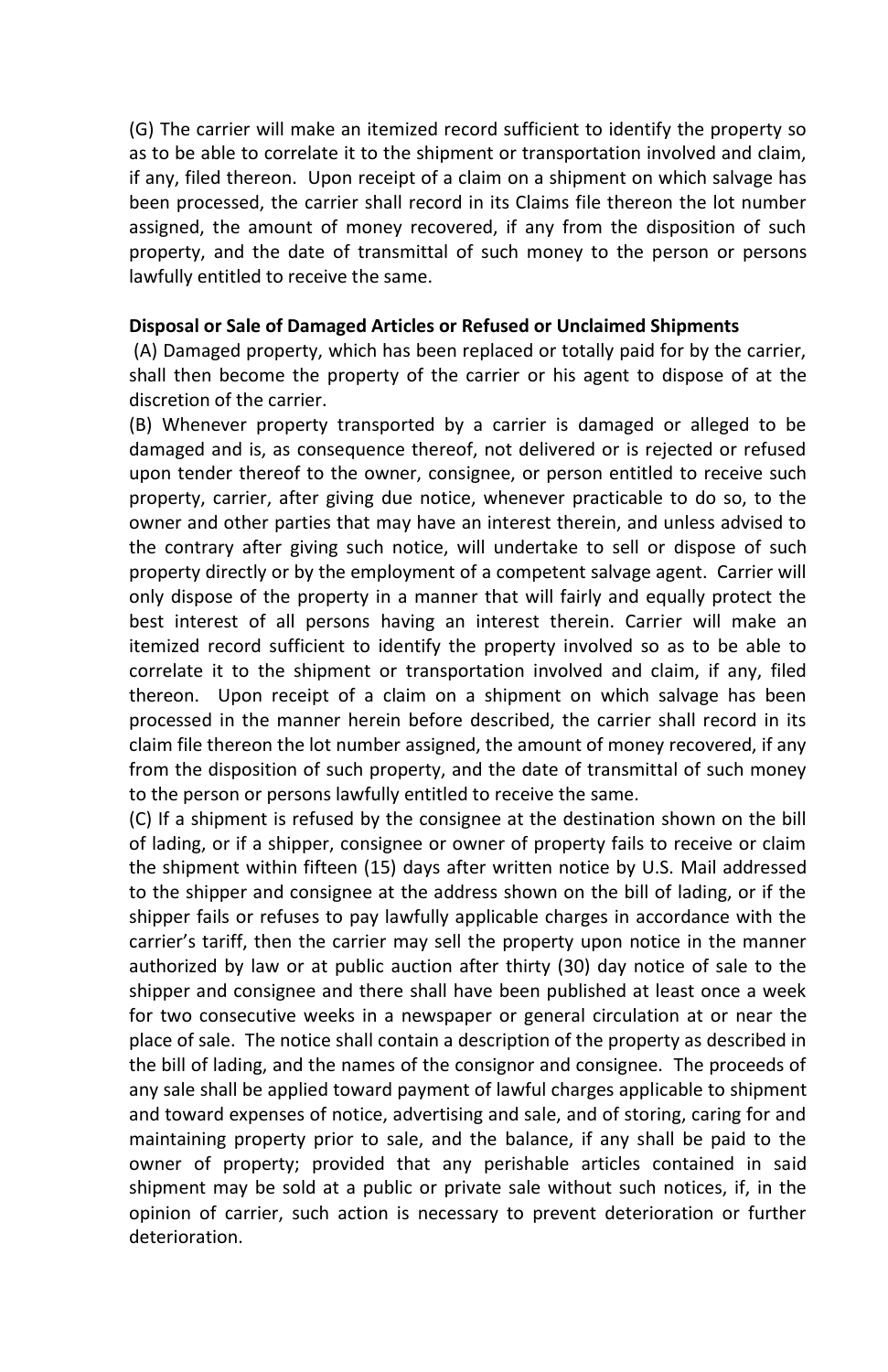#### **Diversion of Shipments**

(A) Upon instructions from the consignee owner, a shipment will be diverted subject to the following provisions and additional charges. Carrier may require that instructions be in writing.

(B) The term diversion as used herein means:

- 1. A change in destination beyond 10 miles of the original destination city.
- 2. A change in the route at the request of the consignor, consignee or owner.

(C) When an order for diversion under this rule is received by a carrier, diligent effort will be made to locate the shipment and effect the change ordered, unless such failure is due to the error or negligence of the carrier or its employees.

(D) Transportation charges on a shipment diverted to a new destination city, while vehicle is en route to or upon arriving at original destination city, will be assessed at (1) the thru rate from point of origin to point of final destination via the actual point of diversion, or (2) the thru rate from point of origin to point of final destination via the original destination point, whichever is less. (See Note)

(E) On shipments diverted to a new destination city under provisions of paragraph (D) of this rule, an additional charge of \$1.50 per cwt. will apply, based on weight at which transportation is based. If the new destination city is within 10 miles of the original destination city, no diversion charge will apply.

NOTE: On shipments diverted to a warehouse for storage at a city other than original destination city, the warehouse will be considered the destination point.

#### **Exclusive Use of the Vehicle and Space Reservation**

 the shipper's goods. Exception—When the transportation rates and charges for (A) Subject to the availability of carrier equipment, the shipper shall have exclusive use of the vehicle unless the carrier otherwise informs the shipper before loading the shipment are based on weight and the properly loaded shipment occupies the loading space of a single vehicle or the physical character of the shipment prevents its transportation with other shipments on a single vehicle, the minimum weight will be based on the length of vehicle as required by this subsection. The shipper may, at their option, order a specific length of vehicle for exclusive transportation of their shipment. If the carrier is unable to furnish a vehicle of specific length ordered and furnishes a longer vehicle, the minimum charge shall be based upon the length of vehicle ordered by the shipper. The bill of lading shall indicate the length of the vehicle necessary for proper loading of the shipment or the length of the vehicle ordered by the shipper. The minimum weight used to determine the rate to be charged is as follows:

Length of vehicle ordered measured along center of floor not including tail gate is:  $\blacksquare$  Minimum weight charge at:

| Less than 12 ft.                 | 2,000 pounds  |
|----------------------------------|---------------|
| 12 ft., but not over 14 ft.      | 5,000 pounds  |
| Over 14 ft., but not over 20 ft. | 7,000 pounds  |
| Over 20 ft., but not over 28 ft. | 10,000 pounds |
| Over 28 ft., but not over 35 ft. | 12,000 pounds |
| Over 35 ft., but not over 40 ft. | 19,600 pounds |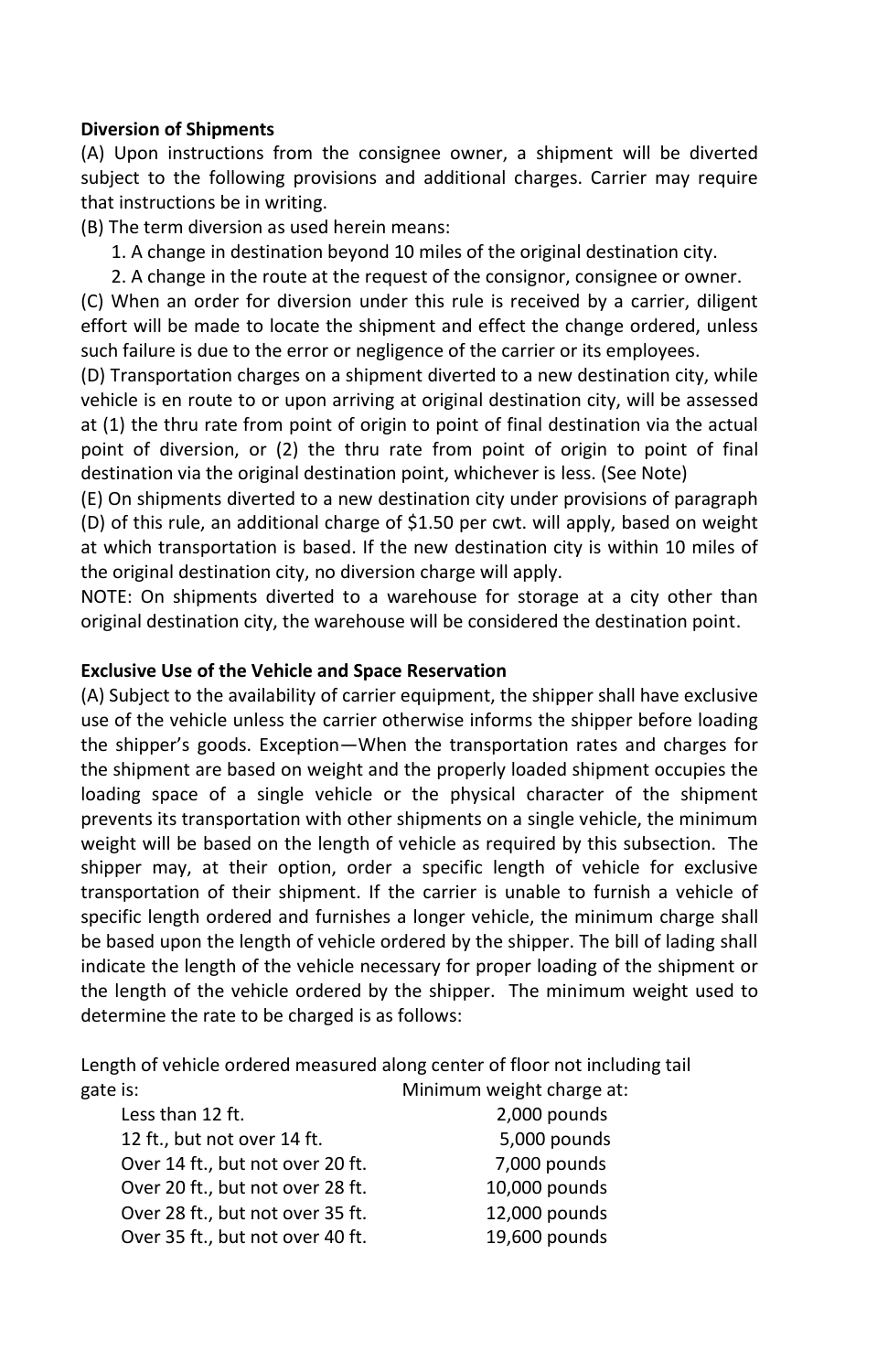Over 40 ft., but not over 42 ft. 21,000 pounds Over 42 ft., but not over 45 ft. 23,800 pounds Over 45 ft., and over 24,500 pounds

(B) Subject to availability of carrier equipment and when the transportation rates and charges for the shipment are based on weight, the shipper may reserve a portion of the space of a vehicle. Space reservation service shall be offered at seven (7) pounds per cubic foot, with a minimum space to be reserved of not less than one hundred fifty (150) cubic feet, and a maximum total space to be reserved of not more than one thousand (1,000) cubic feet with the following cubic feet increments:

| 150 cubic feet or less 1,050 pounds |
|-------------------------------------|
| 200 cubic feet 1,400 pounds         |
| 300 cubic feet or less 2,100 pounds |
| 400 cubic feet 2,800 pounds         |
| 500 cubic feet or less 3,500 pounds |
| 600 cubic feet 4,200 pounds         |
| 700 cubic feet or less 4,900 pounds |
| 800 cubic feet 5,600 pounds         |
| 900 cubic feet or less 6,300 pounds |
| 1,000 cubic feet 7,000 pounds       |

Exception: Articles including objects of art, displays and exhibits, which because of their unusual nature or value require specialized handling and equipment, space reservation will be computed using the following minimum weight:

300 cubic feet . . . . . . . . . . . . . . . . . . . . . . . 2,100 pounds each 100 cubic foot over 300 cubic feet . . 700 pounds

 the shipper or the shipper's representative and that the shipper or the shipper's (C) If a shipper elects to use space reservation service or exclusive use service, the carrier shall document the fact that its agent explained these types of service to representative elected to use space reservation or exclusive use service. The agreed upon loading dates, delivery dates, vehicle size, shipment weight and costs of space reservation or exclusive use service shall be specified on the bill of lading.

#### **Expedited or Specific Date Service**

When the shipper and carrier agree upon a specific date for pickup and delivery, the shipper will not be charged any extra charge for specific date service. Exception—When the transportation rates and charges are based on weight and the shipments weighs less than 5,000 pounds, the charge for expedited or specific date service will be computed using a shipment weight of 5,000 pounds.

#### **Impractical Pick-Up or Delivery and Auxiliary Services**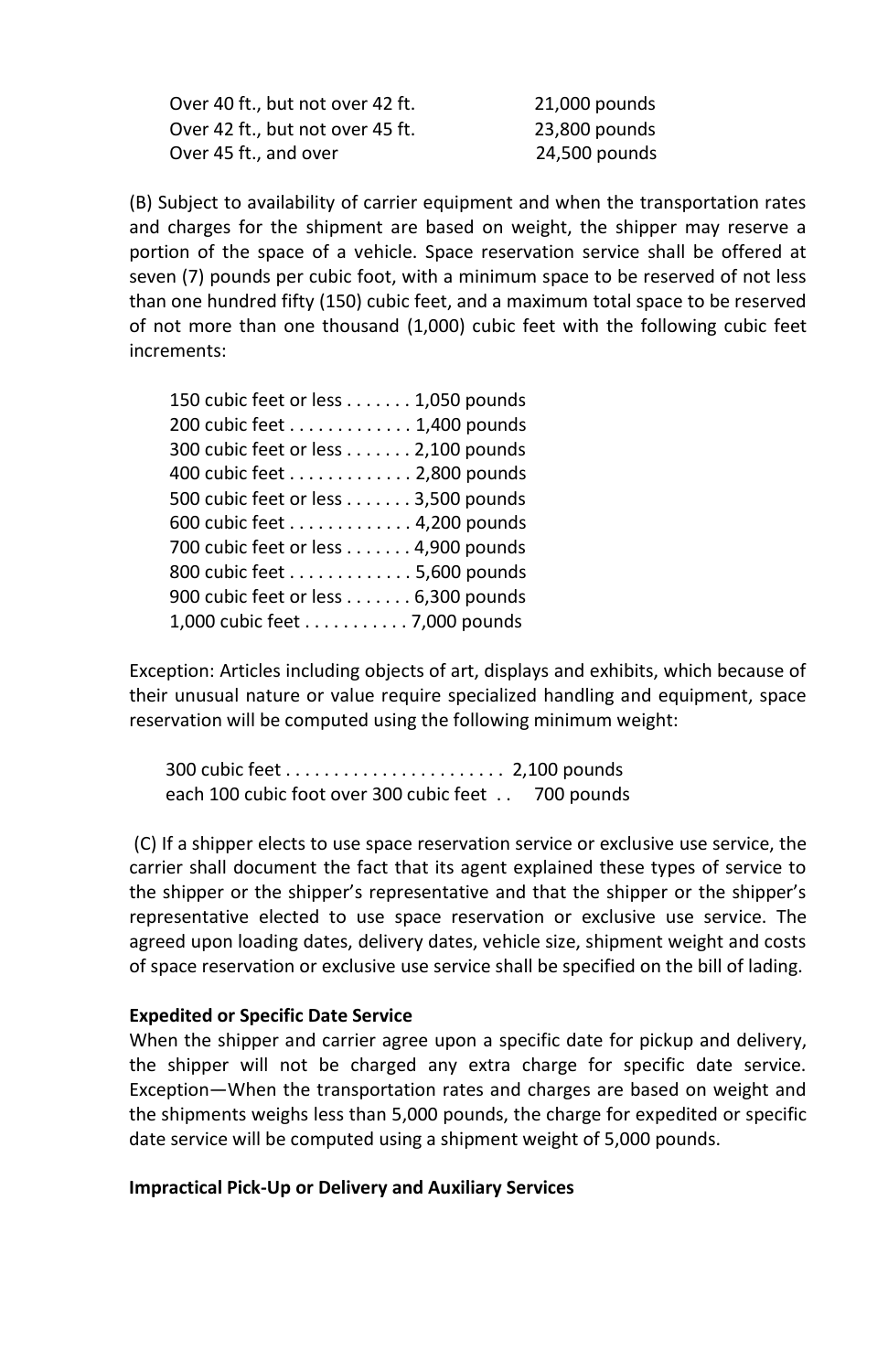(A) It is the responsibility of the shipper to make shipment accessible to carrier or accept delivery from carrier at a point at which the road haul vehicle may be safely operated.

(B) When it is physically impossible for carrier to perform pick-up of shipment at origin address or to complete delivery of shipment at destination address with normally assigned road haul equipment, due to the structure of the building, its inaccessibility by highway, inadequate or

unsafe public or private road, overhead obstructions, narrow gates, sharp turns, trees, shrubbery, the deterioration of roadway due to rain, flood, snow, or nature of an article or articles included in the shipment, the carrier shall hold itself available at point of pick-up to tender delivery at destination at the nearest point of approach to the desired locations where the road haul equipment can be made safely accessible.

 carrier's road haul equipment. Charges for this auxiliary service to cover labor and (C) Upon request of the shipper, consignee or owner of the goods, the carrier will use or engage smaller equipment than its normal road haul equipment or provide extra labor for the purpose. If possible of accomplishment, of transferring the shipment between the residence and the nearest point of approach by the additional vehicle (if used) will be as provided herein, and shall be in addition to all other transportation and accessorial charges.

 by carrier's road haul equipment to the destination address, the carrier may place (D) If the shipper does not accept the shipment at nearest point of safe approach the shipment, or any part thereof not reasonably possible for delivery, in storage at the nearest available warehouse of the carrier, or, at the option of the carrier, in a public warehouse, subject to a lien for all lawful charges. The liability on the part of the carrier will cease when the shipment is unloaded into the warehouse and the shipment shall be considered as having been delivered.

(E) Transportation charges to cover the movement of the shipment or part thereof from point at which it was originally tendered to warehouse location shall be computed on basis of weight of shipment on that part of shipment stored in warehouse, subject to applicable rate as provided in tariff from point at which it was originally tendered to warehouse location, which shall be in addition to charges from initial point of origin to point at which shipment was originally tendered. All accrued charges on the shipment or any part thereof shall be due and payable upon delivery of same to the warehouse. Any subsequent movement from warehouse shall constitute a new shipment.

#### **Inspection, Packing and Labeling Articles**

(A) The carrier may inspect the contents of any article packed by the shipper whenever the carrier believes that is necessary to protect the article or to determine the type of article included in the shipment.

(B) The carrier reserves the right to inspect any appliances being shipped in order to verify the working condition of such appliances prior to acceptance for transportation.

(C) The carrier assumes no liability for damage to any article that has been packed by the shipper, unless the carton or other shipping container sustained visible damage while in the carrier's possession.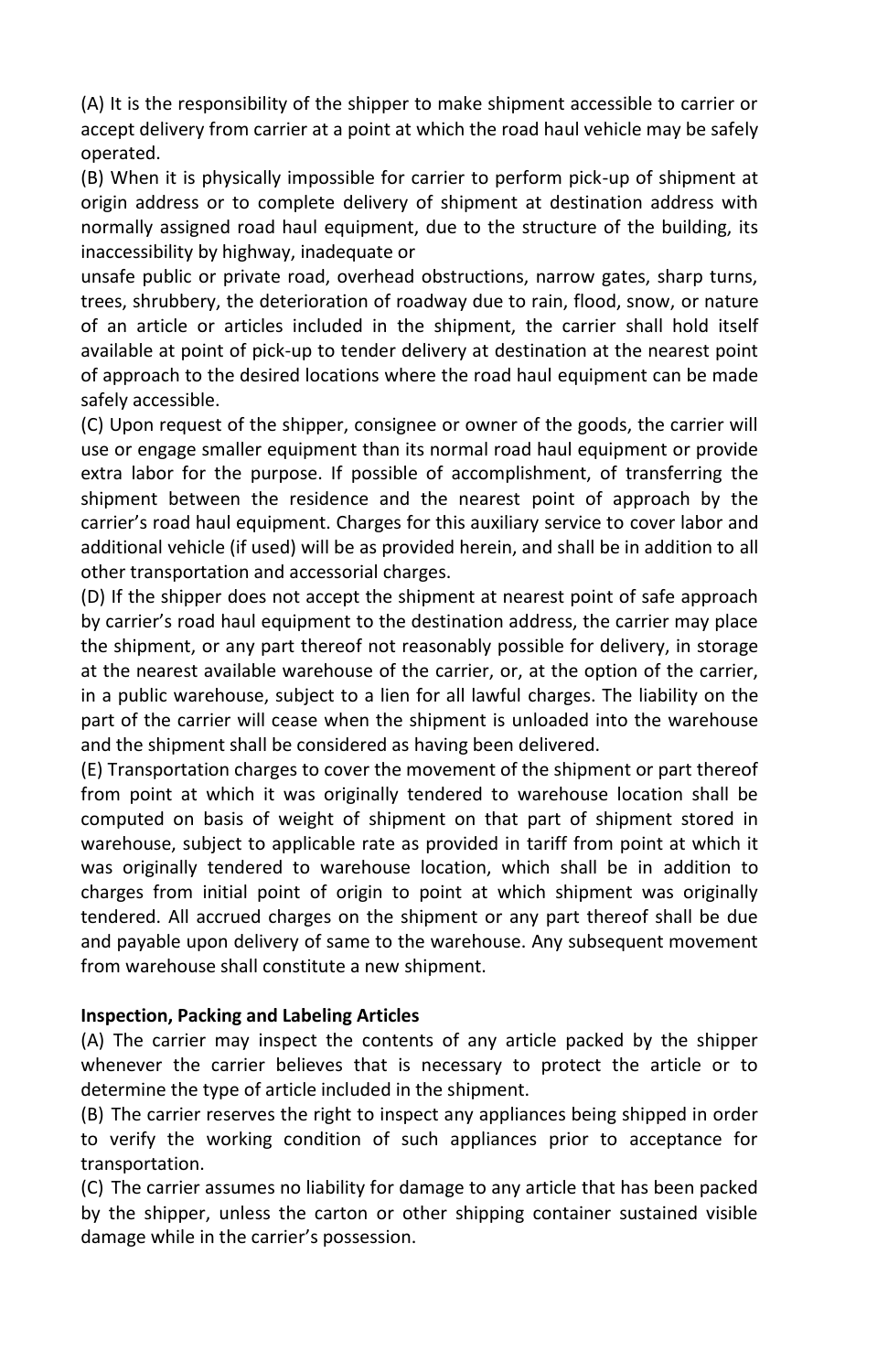(D) Any fragile or breakable articles packed by the shipper shall be marked in plain and distinct letters designating the item as fragile.

(E) Where articles are not packed or are improperly packed, crated or boxed and by reason thereof the contents are more susceptible to damage, carrier will arrange to have such articles properly packed at charges shown within the tariff.

#### **Loading the Shipment**

The rates named in the tariff include pick-up and loading at one or more points of origin. Portions of a shipment moving in intrastate commerce may be pickup up or delivered at one or more places of origin, destination or en route. Charges will be for total weight of entire shipment for total distance via points of pick-up or delivery to both from first point of pick-up to final point of delivery, plus additional service charges applicable to each portion of the shipment. The total charges for picked up or delivered portions shall not, in any case, exceed the total charges as would apply if computed to each portion as a separate shipment.

#### **Loading and Unloading at the Warehouse**

If a shipment originates at or is destined to a warehouse, the rates for transportation include only the loading or unloading, as the case may be, at ground floor, platform, or other point convenient or accessible to the vehicle.

#### **Long and Short Haul Rule**

In no case shall the rate or charge for a shorter distance exceed the rate or charge for a longer distance on like shipments moving over the same route in the same direction, the shorter distance being included in the longer. Nor shall any through rate or charge exceed the aggregate of the intermediate rates or charges applicable over the same route in the same direction.

#### **Method of Determining Distance**

The transportation rates named in the tariff for distance commodity rates as shown in Section 9 and the distances to be used to determine applicable charge shall be computed in the following manner:

1. Except as otherwise provided in Paragraph (B), the distance or mileage shall be that shown in carrier's published mileage guide.

2. If specific mileages are not publish in said mileage guide from point of origin or to point of destination, the mileage shall be computed by arriving at the shortest published mileage therein, from or to (as the case may be) the nearest directly intermediate point from or to which the shipment is moving, and there shall be added thereto the actual distance determined by the use of odometer readings or the official state highway map between such intermediate point and the actual point of origin or destination by legally traversable routes.

3. If the shipper request transportation via a longer route than the shortest practical route shown in said mileage guide, the mileage over the longer route, as shown therein, shall apply.

4. If transportation rates are not shown herein for the actual distance, the rate shown for the next greater distance shall apply.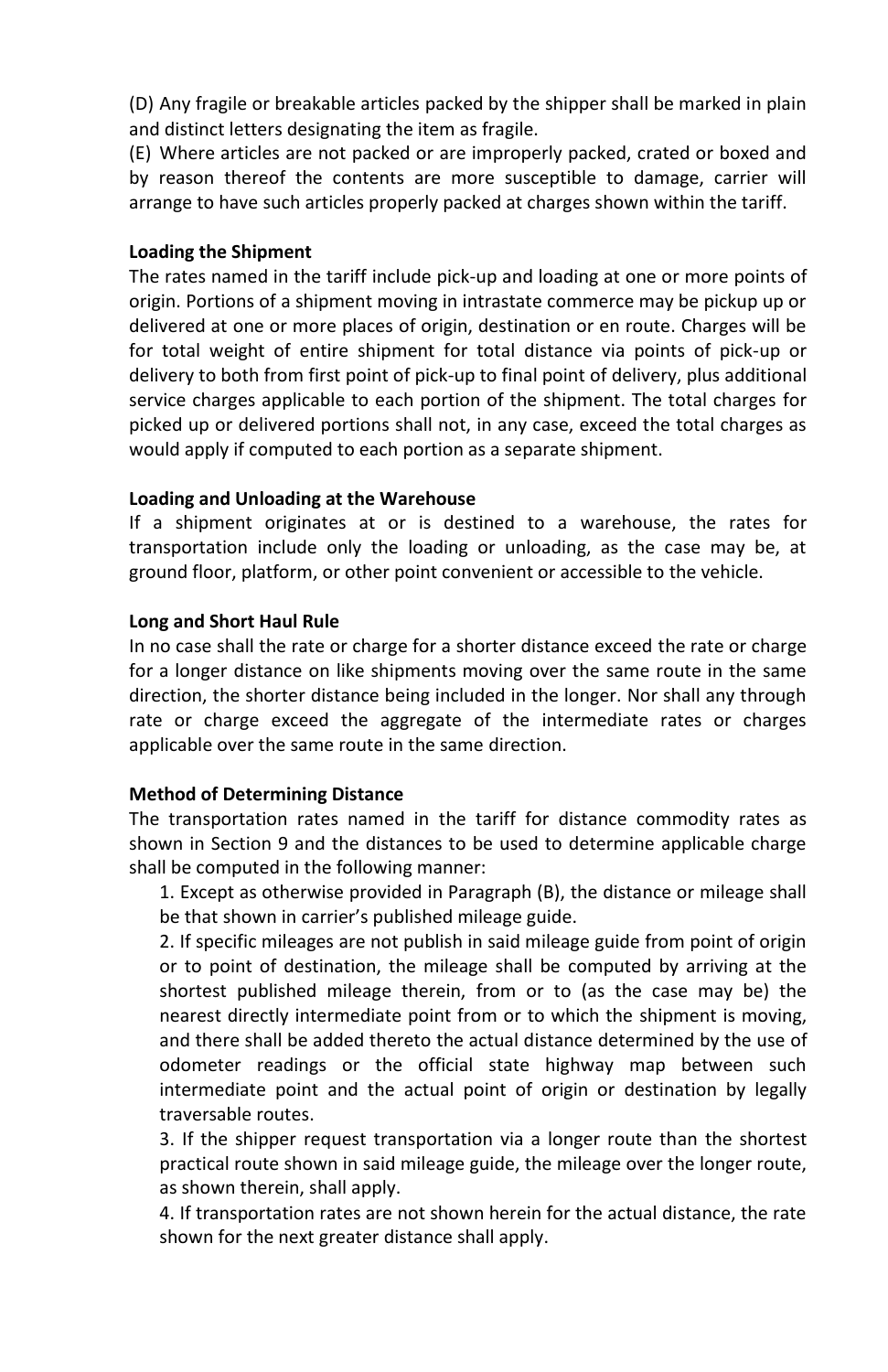#### **Multiple Shippers**

If the carrier transports shipments for multiple shippers on the same vehicle at the same time, then the carrier shall not charge one shipper for any time spent loading and/or unloading goods for a different shipper.

#### **Minimum Charge**

(A) Unless otherwise specified, a shipment where rates and charges are based on weight, a shipment weighing less than 600 pounds shall be accepted at a weight of 600 pounds and at the applicable rate shown for 600 pounds.

(B) Shipments where rates and charges are based on hourly rates shall charge for a minimum of 1 hour of service at the lowest applicable hourly rate or charge unless specified otherwise in the tariff.

#### **Payment**

(A) Payment is due at the time the shipment is delivered, unless the carrier and either the consignor or consignee have made other satisfactory payment arrangements before delivery of the shipment.

(B) Payment may be made in the form of cash, valid check or credit card. The carrier may limit the credit card acceptance for payment and may require authorization from the credit card company prior to acceptance and release of the shipment. The carrier shall not charge the shipper any credit card fee or charge, or otherwise increase the amount payable for accepting a payment by credit card, except as otherwise provided in the tariff.

(C) When the carrier has provided a non-binding estimate of charges applicable to a shipment and the actual charges exceed the estimate by more than 10 percent, the carrier may extend credit for any excess amount over 10 percent above the estimate if: the shipper did not receive notice of the additional costs at least two days prior to delivery, and the shipper promises to pay the balance of the charges within 10 days after delivery, excluding Saturdays, Sundays, and legal holidays.

 shipper or shipper's agent, the carrier shall not assume responsibility for the activities or conduct of the third party, the amount of the third party's charges, or the quantity or quality of the third party's services. If the carrier, at the shipper's service charges in addition to the rates and charges shown on the carrier's bill of (D) If the carrier arranges for the services of a third party at the request of the request, advances payment of reasonable charges for third party services then the carrier shall charge and the shipper shall reimburse the carrier for any third party lading. A copy of the third party invoice or billing statement will be provided to the shipper before loading the shipper's goods or as soon as possible thereafter.

(E) An invoice or billing statement shall be issued for each shipment where credit has been extended to the shipper. No specific form is prescribed, but this bill when issued to the consignee or party paying for the service, shall include the following information with respect to the covered shipment:

- 1. Name of shipper and point of origin;
- 2. Name of consignee and destination;
- 3. Date of shipment;
- 4. An adequate description of property transported;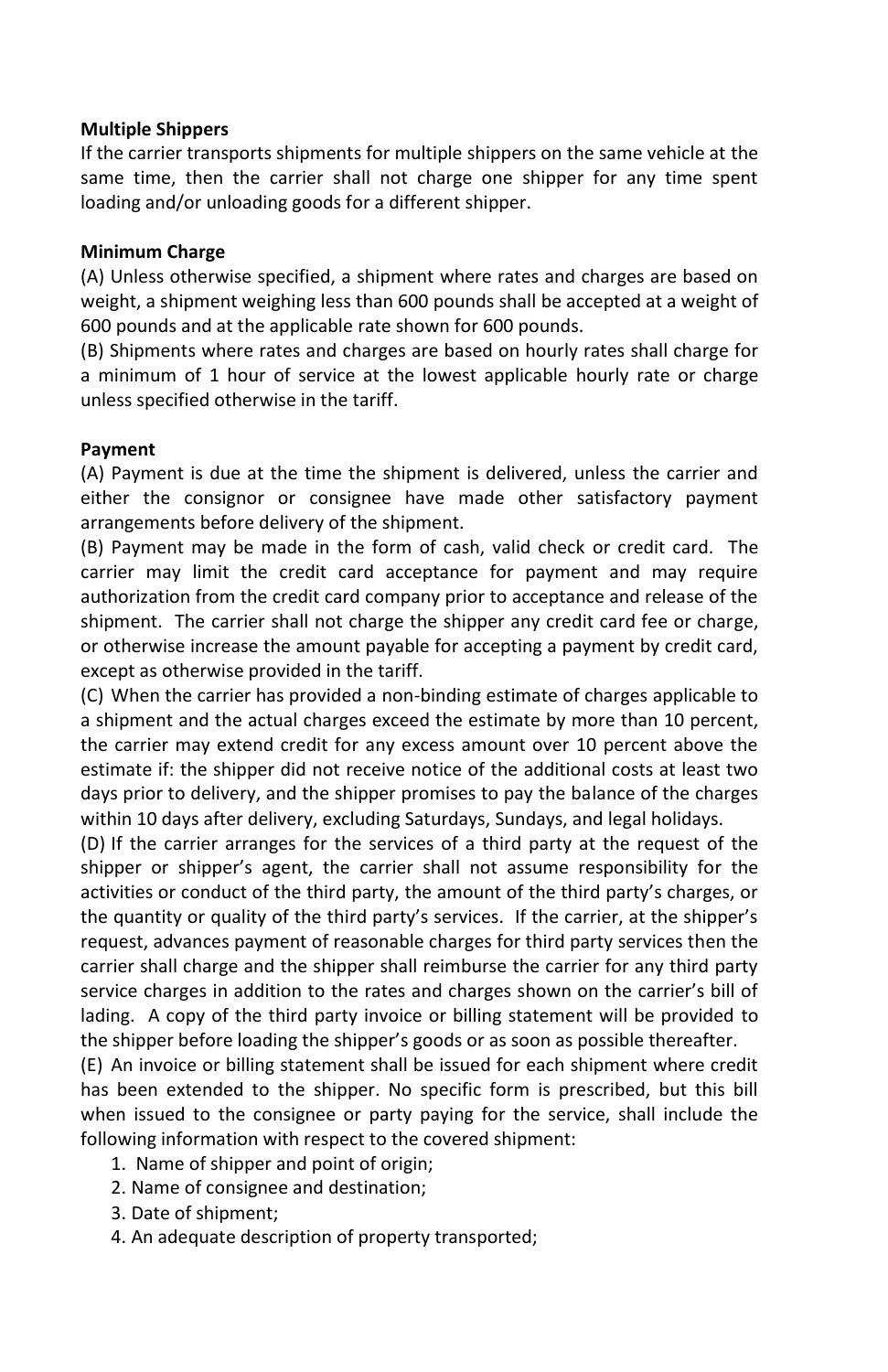5. Weight of the shipment, if applicable;

6. Rate(s) charged for the service;

7. Any other charge incident to the transportation and sufficient information in connection with the charge to enable verification of the accuracy of that charge;

8. The amount of partial payment and method of payment;

9. Amount and date payment is due; and

10. Name of transfer point(s) and name or initial of each carrier participating in the haul when transportation is performed jointly by two (2) or more carriers.

(F) Exception—The carrier may relinquish possession of the household goods in advance of the payment of the tariff charges and may extend credit on goods transported for the United States, or any department, bureau or agency of the United States, or for Missouri, or any department, bureau or agency of Missouri. The invoice or freight bill must be submitted to the shippers within seven (7) days following the delivery of the goods. The credit may be extended in the amount of the charges for a period of fifteen (15) days from the date of the invoice or freight bill, excluding Saturdays, Sundays and legal holidays. If another invoice or freight bill must be submitted to the shipper for additional freight charges, the carrier may extend credit in the amount of the additional charges for a period of thirty (30) calendar days from the issuance of the subsequent invoice or freight bill.

#### **Regular and Overtime Charges**

If not defined within the tariff, regular time is any time other than any hour on Saturdays, Sundays and holidays, or between the hours of 5:00 p.m. and 8:00 a.m. Mondays through Fridays. Overtime is any hour on Saturdays, Sundays and holidays, or between the hours of 5:00 p.m. and 8:00 a.m. Mondays through Fridays.

#### **Releasing Possession of Shipment**

The carrier shall not deliver or relinquish possession of any property transported by it until all tariff rates and charges thereon have been paid, unless the carrier and either the consignor or consignee have made other satisfactory payment arrangements before delivery of the shipment.

#### **Servicing Special Articles**

(A) The transportation rates in the tariff do not include servicing or unservicing articles or appliances such as computers, refrigerators, deep freeze cabinets, radios, record players, washing machines, television sets, air conditioners, BBQ grills, and the like, which, if not properly serviced, may be damaged in, or incident to transit; nor is liability assumed for any such damage unless said articles or appliances are serviced and unserviced as provided in (1) or (2) below.

1. Upon request of shipper, consignee or owner of the goods, carrier will, subject to (B) below, service and unservice such articles and appliances at origin and destination for the additional charge provided in accessorial section of the tariff,(additional services). Such servicing and unservicing does not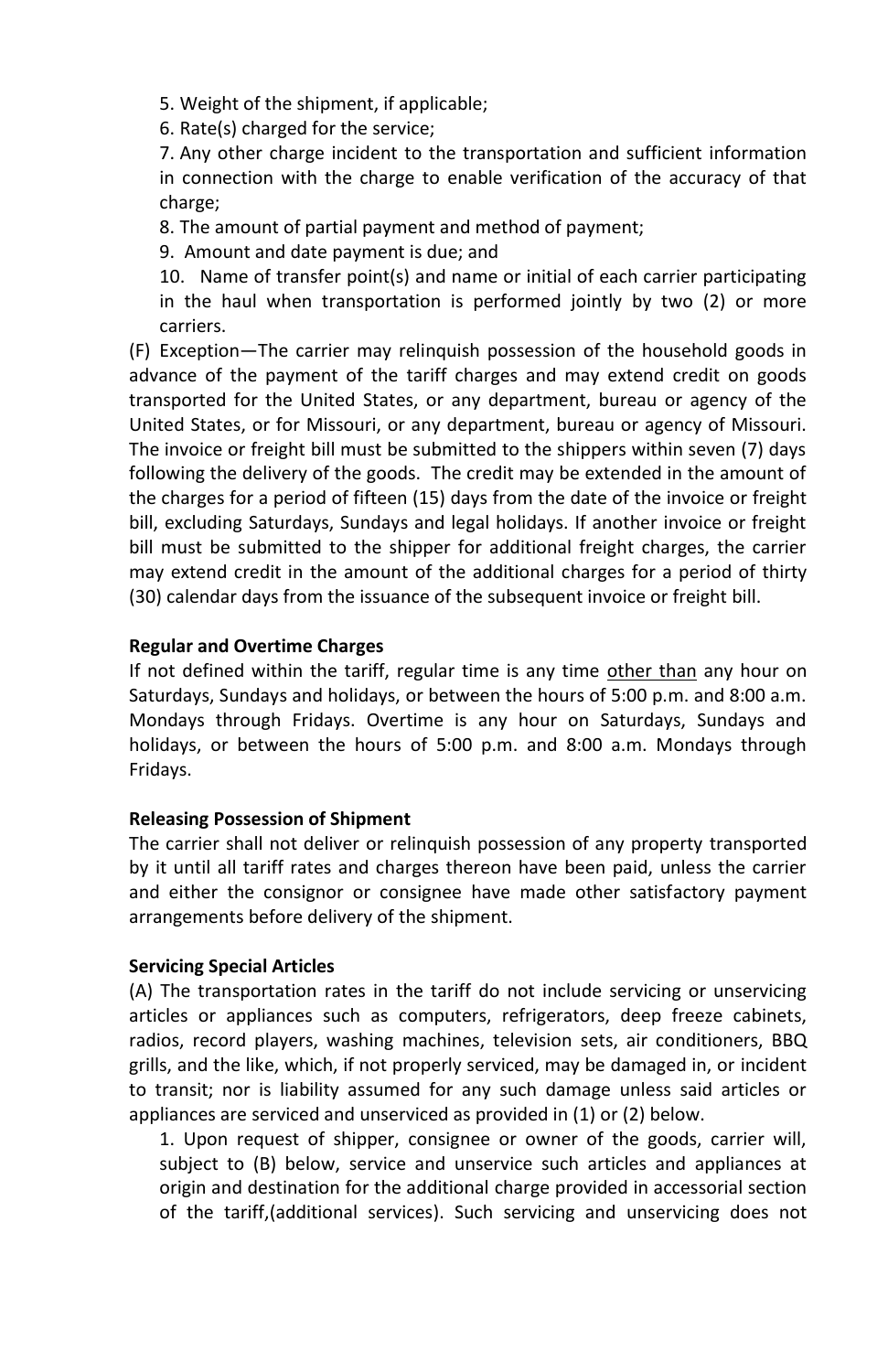include electrical or carpentry services necessary to disconnect, remove, connect and install such articles and appliances.

2. If carrier does not possess the qualified personnel to properly service and unservice such articles or appliances, carrier will upon request of shipper, owner, or consignee and as agent for them engage a third party to perform the servicing and unservicing. When the third party in engaged by the carrier to perform any service, the carrier will not assume responsibility for their activities or conduct; amount neither of the charge; nor for the quality or quantity of service furnished.

3. All charges of the third party must be paid by the shipper, and are in addition to all other charges in the tariff. Unless otherwise specified by the shipper, the carrier will advance the charges and such charges will be billed as an advanced charge as provided in the tariff.

4. Except as otherwise specifically provided in the tariff, or as amended, the services covered by the tariff do not include the handling, loading, or unloading of any single article weighing 1,000 pounds or more. The extra handling, loading or unloading in every instance must be provided by the shipper or if the carrier has additional personnel and equipment available, such extra services, upon request of the shipper may be provided by the carrier at charges as shown in the tariff. When necessary, such articles must be securely braced and blocked, and when such bracing or blocking require material not forming part of the regular equipment of the vehicle or extra labor, such material and labor must be furnished by the shipper.

(B) The carrier reserves the right to inspect these articles or appliances to determine whether they are in good working order before accepting them for shipment. Carrier assumes no liability whatsoever for the charges of third persons for the resynchronization of grandfather clocks including the pendulum or weights therefor which were disassembled at origin by carrier, or the returning or other adjustments of television sets, or like items, unless such services were made necessary due to carrier negligence.

#### **Shipping Documents**

Each household goods carrier shall prepare and provide to each shipper the following:

(A) An inventory of all articles to be shipped in those instances in which shipment will be mixed with another shipment; whenever a shipment is bound for a storage facility; whenever the shipper releases the shipment to the carrier at a value not exceeding sixty cents (\$.60) per pound per article; or whenever the carrier has agreed to accept for shipment any articles of extraordinary value. In all other instances, the carrier shall offer to give the shipper an inventory of all articles to be shipped before taking possession of the goods. An inventory shall be prepared if requested by the shipper or his/her representative, or if desired by the carrier. The inventory shall be signed by the shipper or his/her representative and by the carrier or its agent. A copy of the completed inventory shall be dated and furnished to the shipper or his/her representative at the point of origin of the shipment.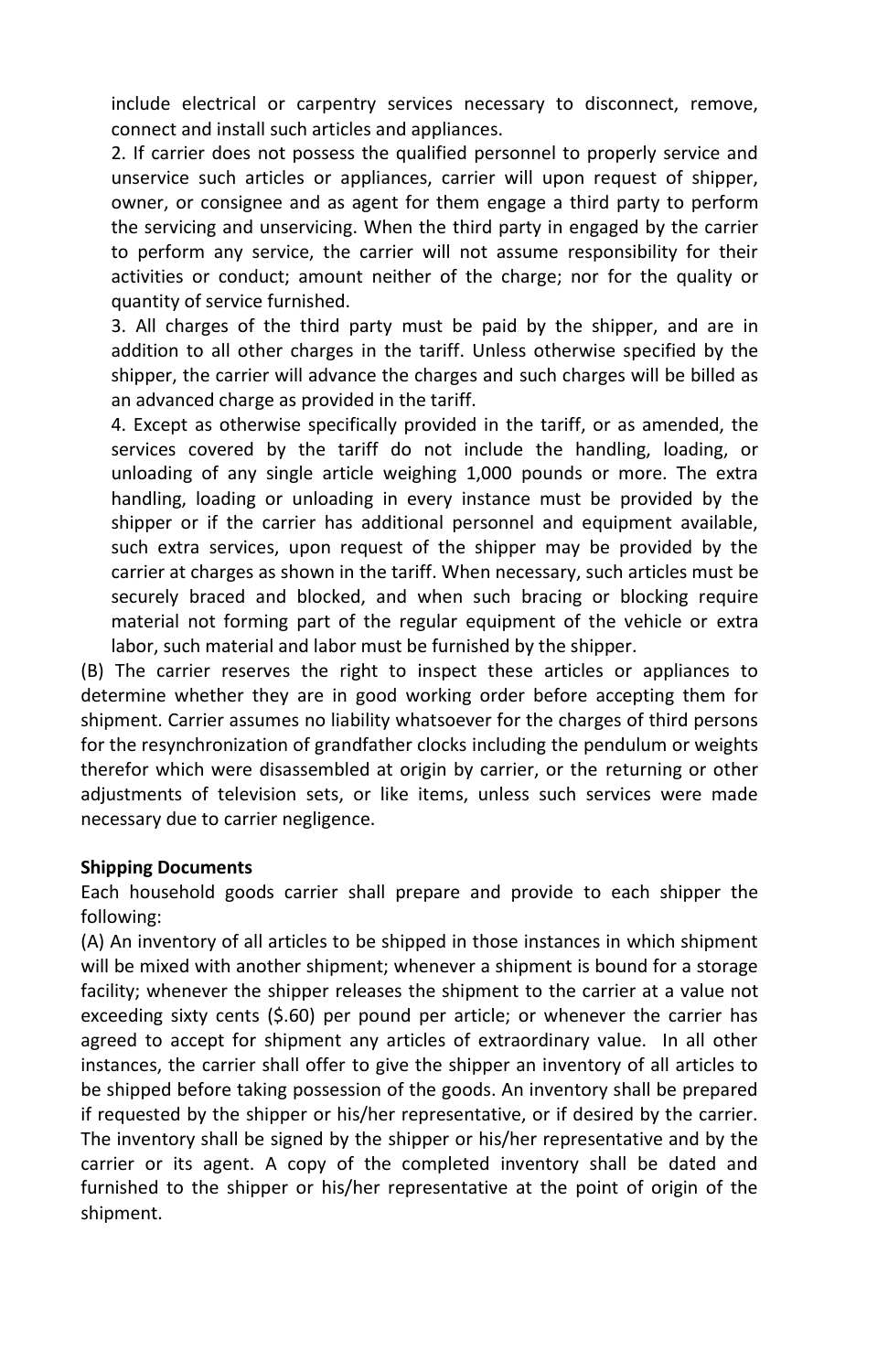(B) A bill of lading to accompany each shipment and available for inspection upon demand by any law enforcement officer or authorized inspector. Any alteration, addition or erasure on the bill of lading shall be unenforceable, unless the carrier or its agent has clearly noted the change on the bill of lading. The bill of lading shall contain, at a minimum, the following information:

1. Name, address and daytime phone number of the carrier(s) transporting the shipment;

2. United States Department of Transportation (USDOT) number of the motor carrier(s) transporting the shipment and bill of lading number;

 3. Shipper's name, address, phone number (if any) and point of origin if different from the shipper's address;

 4. Consignee's name, address, phone number (if any) and point of destination if different from the consignee's address;

5. Shipper notification instructions including the name, address and telephone number of a person who is to be notified of any delay in the delivery of the shipment at destination;

6. Actual pick-up day and the agreed delivery date or the agreed period of time within which delivery of the shipment is expected at destination;

7. Information concerning gross, tare and net weights (weight of the shipment) if the rates and charges require that the shipment shall be weighed;

8. Information concerning containers, packing and unpacking;

9. All special services being provided by the carrier at the request of shipper, consignor, consignee or owner of the shipment;

10. Information concerning additional services performed;

11. Valuation information;

 12. The "declared value" charge for all articles of extraordinary value specifically listed on the bill of lading, which the carrier has accepted for shipment.

13. Information concerning estimate (if made);

 14. When hourly transportation rates apply, the carrier's freight bill or invoice shall separately itemize the total time, time spent traveling from the carrier's terminal to the place of origin of the shipment, and the return travel time from the destination to the shipment to the carrier's terminal.

15. An itemized statement of all charges, payments including maximum amount required to be paid to relinquish possession of a C.O.D. shipment when actual charges exceed estimated charges, method of payment and balance due (if any);

16. Total amount required to be paid upon delivery of shipment; and

 shall not be invalid because of the absence of the shipper's signature, if the 17. Signature of both shipper and carrier or his/her agent. The bill of lading shipper fails to sign the bill of lading after the carrier has timely requested the shipper to sign; the carrier has offered the shipper an opportunity to note any requested corrections or additions on the document; and the carrier certifies on the bill of lading that it has made the request and offer prescribed in this item, but the shipper has failed to sign as requested.

 lading shall include a specific description of the shipper's property, or shall attach(C) General description of the property being transported, except that the bill of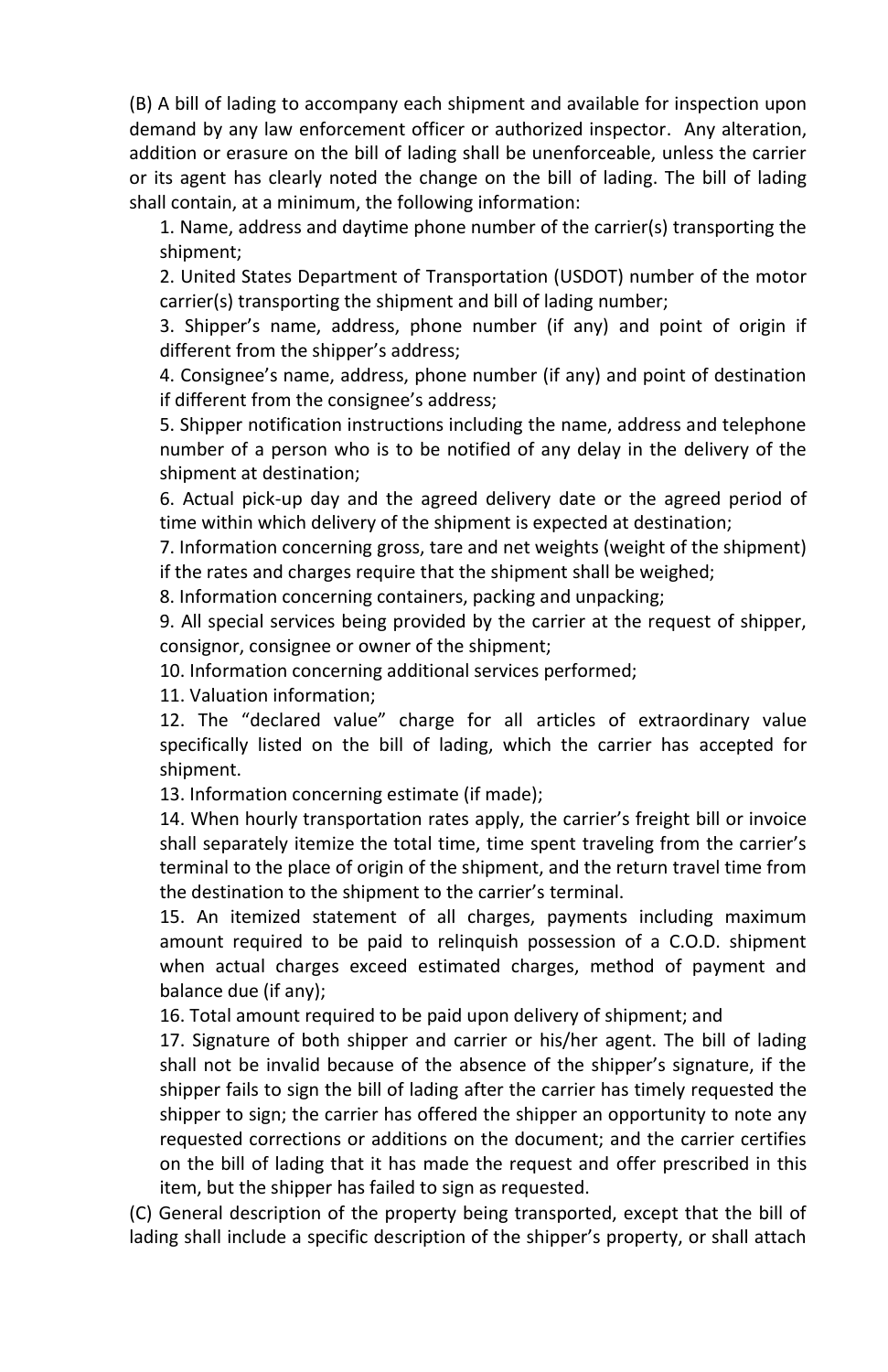a separate inventory whenever: the shipper's property will be loaded on the same vehicle with any shipment belonging to another shipper or the carrier has agreed to accept for shipment of any articles of extraordinary value which shall be specifically described on the bill of lading.

(D) Name of transfer point(s) and name or initial of each carrier participating in the haul when transportation is performed jointly by two (2) or more carriers.

 cents per pound per article, the carrier's maximum liability for loss and damage are lost or damaged, the carrier's liability will not exceed sixty (60) cents per (E) Liability for Loss and Damage—The carrier shall be liable for physical loss of or damage to any article accepted for shipment and while in the possession of the carrier, up to the maximum valuation for loss or damage as expressly agreed upon by the carrier and the shipper. When distance commodity rates are charged, unless the shipper expressly releases the shipment to a value not exceeding 60 shall be either the lump sum value declared by the shipper or an amount equal to \$1.25 times the actual weight in pounds of the shipment, whichever is greater. For this liability, additional valuation charges as provided in the tariff will apply. If the shipper wishes to avoid these additional charges, he must agree that if any articles pound for the actual weight of any lost or damaged article or articles in the shipment.

#### **Storage In Transit**

(A) A shipment may be placed in storage-in-transit at a warehouse only once, and for a period not to exceed six months from the date of unloading at the warehouse. If a shipment remains in storage at the warehouse for any period longer than six months, then the storage shall not be considered storage-intransit, and the warehouse shall be considered the final destination of the shipment.

(B) If a shipment either originates from or is destined to a warehouse, then the rates for that transportation shall include only the loading or unloading at ground floor, platform, or other point convenient or accessible to the vehicle. If the carrier is required to provide any additional handling or other services within the warehouse, then the charges for any additional handling or other services provided by the carrier shall apply as provided in the tariff.

 not owned, controlled or affiliated with or by the carrier ("third party warehouse"), then the carrier shall not be responsible for any amount the third storage of a shipment at any third party warehouse at the shipper's request, the (C) If the carrier transports a shipment for storage-in-transit to a warehouse that is party warehouse charges the shipper for storage or any other services not actually provided by the carrier. If the carrier arranges or advances payment for the shipper shall reimburse the carrier for its payment of third-party warehouse service.

 (D) If the carrier picks up the shipment more than 24 hours before the shipper's warehouse located near the destination of the shipment at the carrier's expense. agreed delivery date, the carrier may place the shipment in storage in a The carrier must immediately notify the shipper of the name and address of the warehouse where the shipment was placed. The carrier, at its own expense, shall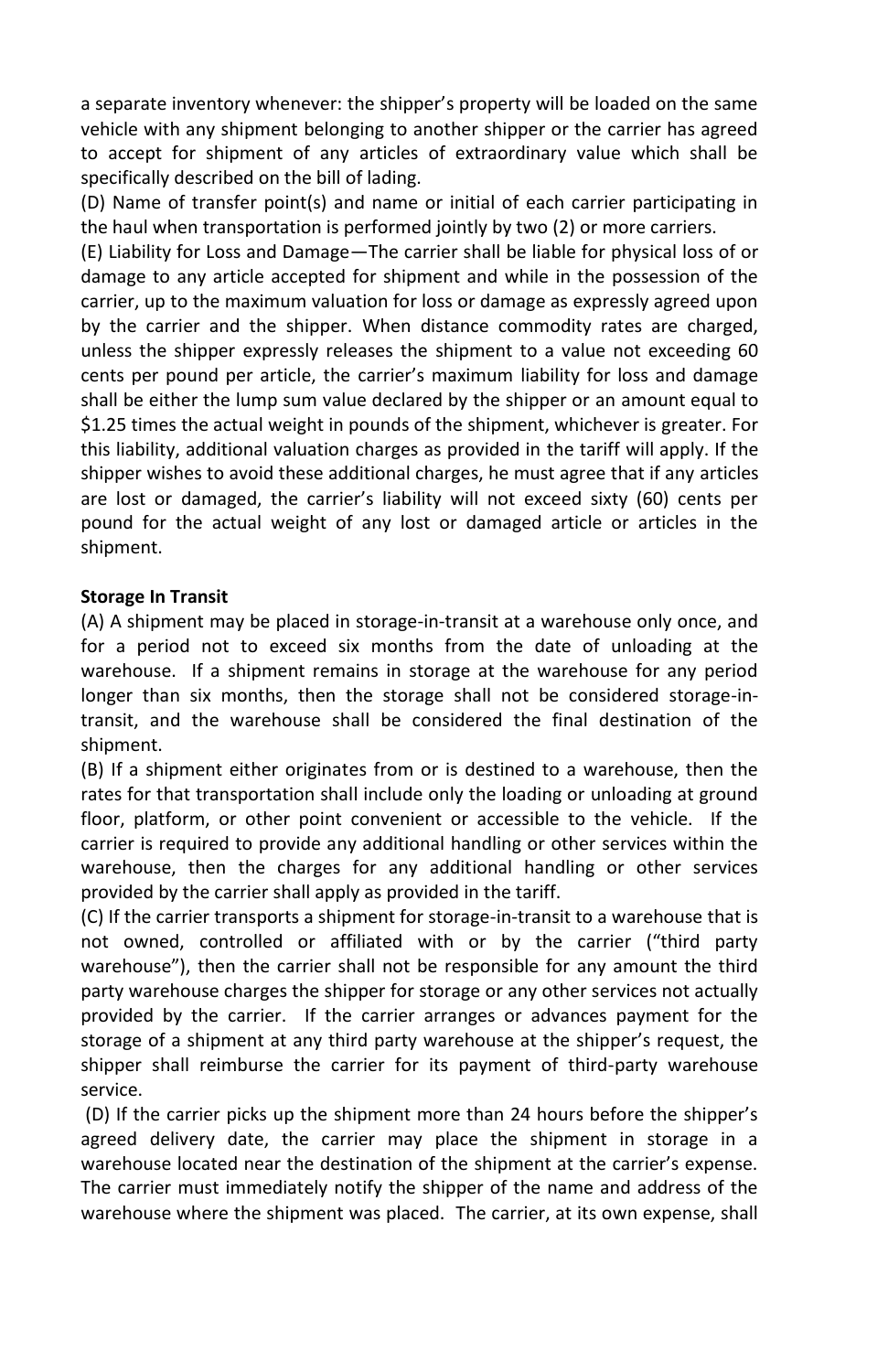pay any charges for redelivery, handling, storage fees or loss or damage until final delivery.

(E) If the carrier cannot deliver the shipment, through no fault of its own, at the address shown on the bill of lading or at any changed address of which the carrier has been notified, the carrier at its option may send the shipment to storage in a warehouse at the point of delivery or at other available points, at the cost of the owner, and subject to a lien for all accrued tariff and other lawful charges.

(F) The carrier and warehouse must keep information for each shipment when the shipment is placed in storage and when it leaves the warehouse.

- 1. The names and addresses of each person whom carrier is requested to notify regarding the shipment.
- 2. An itemized inventory covering each article in the shipment when the shipment was received at the warehouse.
- 3. The number of the bill of lading.
- 4. The point of origin and destination (if the destination is known).
- 5. Date when the shipment was delivered into the warehouse.
- 6. The amounts and dates of all charges, advances and payments of every kind.
- 7. An itemized inventory covering each article in the shipment when it leaves the warehouse.
- 8. Date when the shipment was moved from the warehouse.

(G) The carrier must notify each person of record in writing or electronically ten (10) days in advance of any shipment being converted to permanent storage and all rates and charges associated with such storage.

## **Valuation for Loss and Damage**

 while in the carrier's possession for transportation. The maximum amount of (A) Every motor carrier is liable for loss and damages sustained by such property carrier liability for loss and damage of an article or shipment is dependent the valuation method selected. The carrier is required to offer the valuation options to all shippers as previously authorized by order of the commission or its predecessor.

(B) At least one valuation choice shall be offered by the carrier as the default valuation at no extra cost to the shipper and shown on each bill of lading.

(C) For all shipments where the transportation rates and charges are not based on weight, the carrier shall choose the standard valuation or released value (but not both) as the default valuation method to be provided to the shipper at no extra cost. If the weight of any lost or damaged articles at the time when the carrier accepted it for shipment is unknown, then the carrier shall determine, through inquiry of the shipper or inspection of the damaged articles, or otherwise, the fact necessary to determine the estimated weight in accordance with the Military/Industry Table of Weights and Depreciation Guide.

(D) For all shipments where the transportation rates and charges are based on weight, the default method of valuation offered to the shipper at no cost is \$.60 per pound per article. Other types of valuation the carrier is required to offer to all shippers is \$1.25 multiplies by the weight of the shipment; declared value or released value of the shipment; or full value protection.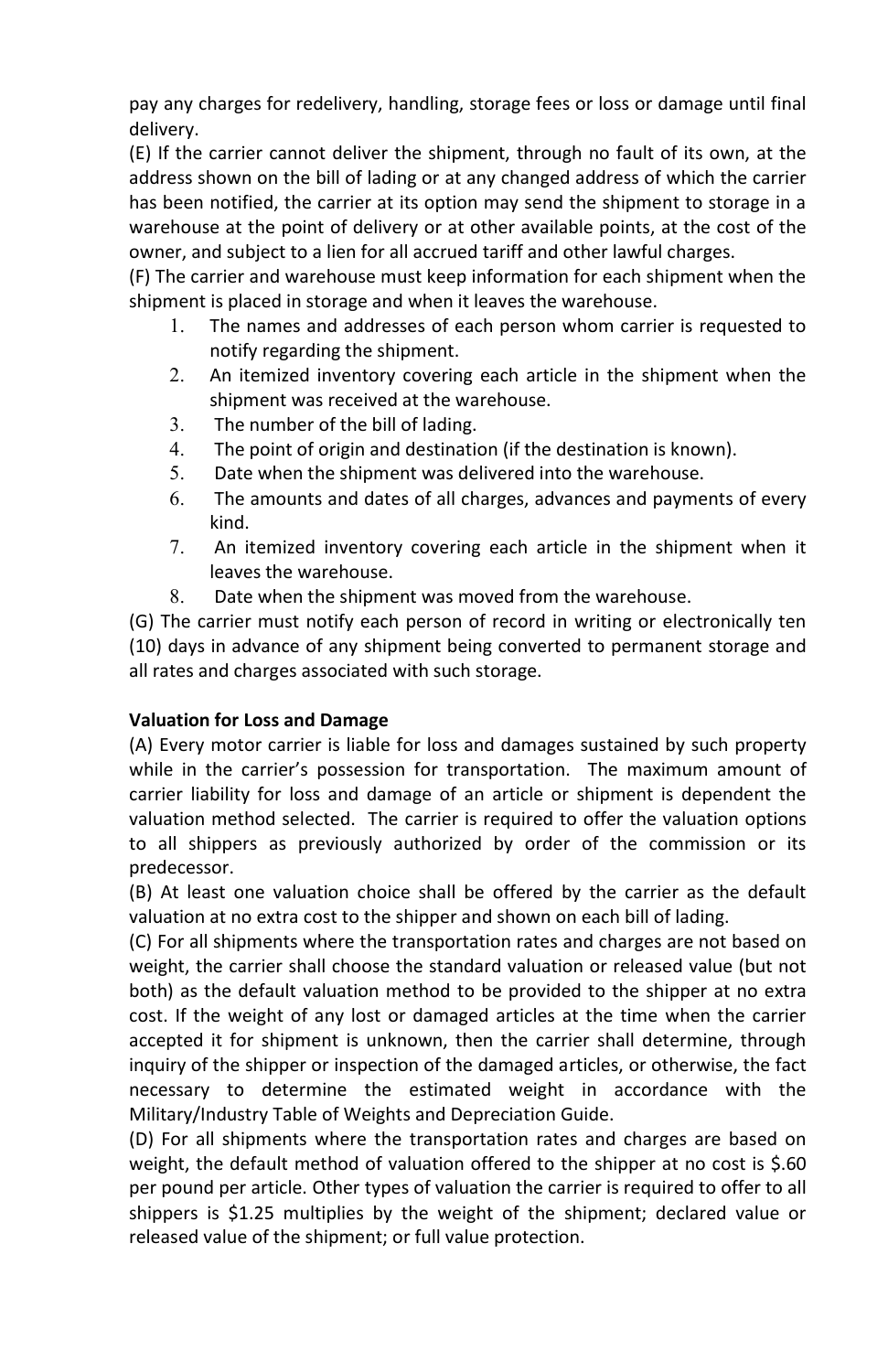(E) If the shipper chooses a valuation other than the default valuation, the bill of lading shall show the valuation method chosen and the associated cost to be paid by the shipper.

### **Valuation of Articles of Extraordinary Value**

 such articles to a maximum amount not exceeding a "declared value" determined If the carrier accepts for shipment any article of extraordinary value, which is specifically listed on the bill of lading or the inventory, then the exclusion of the carrier's liability shall not apply to that article and, the carrier's liability for any loss of or damage to the article of extraordinary value shall be determined in accordance with the provisions for valuation for loss and damage. CONDITIONS: With reference to any articles of extraordinary value that the carrier knowingly accepts for shipment, the carrier may limit its liability for loss of or damage to by the shipper, if, before the carrier takes possession of any article of extraordinary value, the shipper has signed a special provision contained in the bill of lading, which:

1. Reasonably describes the specific article of extraordinary value;

 2. States the "declared value" of the described article (in whole dollars), which shall be determined by the shipper, and which shall not be subject to depreciation in calculating the value of any claim by the shipper against the carrier for any loss of or damage to the described article;

 3. Provides that, in consideration of the carrier's acceptance of the described article for shipment, the shipper agrees that:

 (A) The carrier's liability for any loss of or damage to the described article shall be limited to the "declared value" written on the invoice or bill of lading; and

 (B) The shipper shall pay to the carrier an extra "declared value" charge, "declared value" or fraction thereof, as shown in the applicable rate which the carrier shall calculate at a specified rate for each \$100.00 of schedule within the carrier's current tariff.

## **Verification of Articles Delivered**

Upon delivery of the shipment, the carrier shall allow the shipper to observe and verify the identity and condition of the articles being delivered. The carrier shall allow the shipper to note, in writing on the bill of lading, any missing articles and the condition of any damaged or destroyed articles. The carrier shall provide the shipper with a copy of all these notations.

#### **Weighing Charge**

When the shipment is required to be weighed, the shipper or his representative may request, prior to the delivery date that the shipment be reweighed. The lower of the two net scale weights shall be used for determining applicable rates and charges. The reweigh charge WILL NOT apply, when (1) the reweigh net weight is more than 120 pounds below the initial net weight, or (2) the initial net weight exceeds by 25 percent or more the estimated net weight shown on the estimate of charges for transportation.